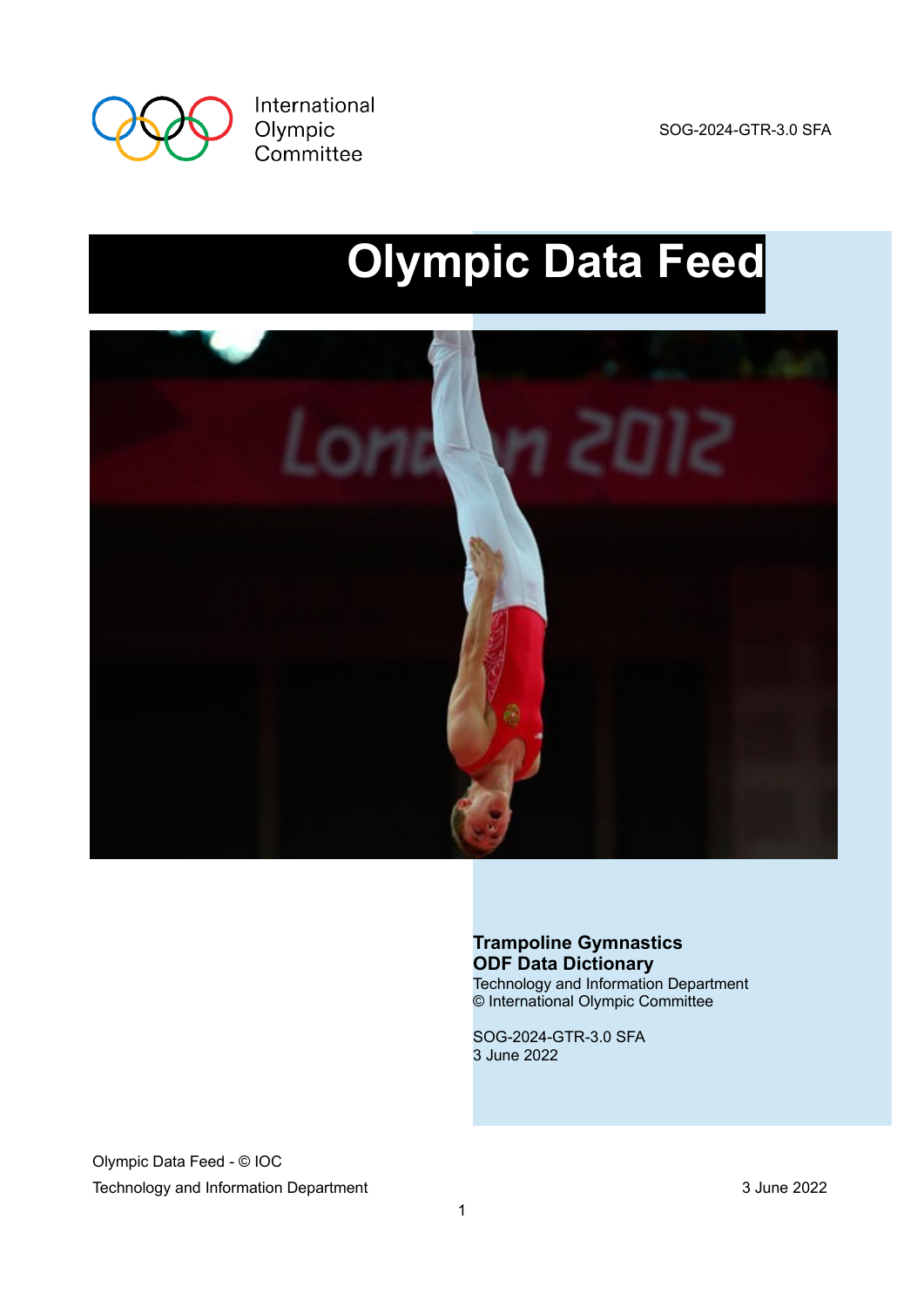

#### **License**

The document accompanying this license and the information contained therein (the Document), whether in a paper or electronic format, is made available to you subject to the terms stated below. By using and/or copying all or part of the Document, you (the licensee) agree that you will comply with the following terms and conditions.

- 1. You may, on a non-exclusive basis, use the Document only on the condition that you abide by the terms of this license. Subject to this condition and other terms and restrictions contained herein, the Document and the information contained therein may be used (i) to further develop the standards described in the Document for use in relation with the Olympic and Paralympic Games and/or (ii) to develop similar standards for other events than the Olympic and Paralympic Games (both (i) and (ii) are hereinafter designated as the Permitted Use, and works further developing these standards for the Olympic and Paralympic Games or developing similar standards for other events are hereinafter referred to as Derivative Works), and copies of the Document or of Derivative Works may be made and distributed for the purpose of the Permitted Use, PROVIDED THAT the COPYRIGHT and references to the IOC appearing in the Document and the TERMS OF THIS LICENSE are included on ALL such COPIES, and further PROVIDED THAT you do not charge any fee or any other monetary compensation for the distribution of the Document to others. The copyright and other intellectual property rights in the Document remain vested in the IOC and the IOC remains entitled to assert his copyright or other intellectual property rights in the Document against any person or entity who does not comply with the terms of this License.
- 2. A copy of any Derivative Work shall be provided to the IOC free of charge. Moreover, the IOC is granted a worldwide, perpetual, unrestricted, royalty-free non-exclusive license to use any Derivative Work for the further development of the standards made by or for the IOC in relation to the Olympic and Paralympic Games (these standards and the documents describing them are hereinafter referred to as Further Standards) and to make or have made all kinds of exploitation of the Further Standards, with the right to grant sub-licenses.
- 3. Except if reproduced in the Document, the use of the name and trademarks of the IOC is strictly prohibited, including, without limitation, for advertising, publicity, or in relation to products or services and their names. Any use of the name or trademarks of the IOC, whether registered or not, shall require the specific written prior permission of the IOC.
- 4. NO WARRANTY, EXPRESSED OR IMPLIED, IS MADE REGARDING THE ACCURACY, ADEQUACY, COMPLETENESS, RELIABILITY OR USEFULNESS OF ANY INFORMATION CONTAINED IN THE DOCUMENT. The Document and the information contained herein are provided on an "as is" basis. THE IOC DISCLAIMS ALL WARRANTIES OF ANY KIND, EXPRESS OR IMPLIED, INCLUDING, BUT NOT LIMITED TO, ANY WARRANTY OF NON-INFRINGEMENT OF PROPRIETARY RIGHTS, MERCHANTABILITY, OR FITNESS FOR A PARTICULAR PURPOSE. IN NO EVENT SHALL THE IOC BE LIABLE TO ANYONE FOR DAMAGES OF ANY KIND ARISING FROM OR RELATING TO YOUR ACQUISITION, USE, DUPLICATION, DISTRIBUTION, OR EXPLOITATION OF THE DOCUMENT OR ANY PORTION THEREOF, INCLUDING BUT NOT LIMITED TO, COMPENSATORY DAMAGES, LOST PROFITS, LOST DATA OR ANY FORM OF SPECIAL, INCIDENTAL, DIRECT, INDIRECT, CONSEQUENTIAL OR PUNITIVE DAMAGES, WHETHER BASED ON BREACH OF CONTRACT OR WARRANTY, TORT OR OTHERWISE. THE IOC FURTHER DISCLAIMS ANY LIABILITY FOR ANY DAMAGE CAUSED WHEN THE DOCUMENT IS USED IN A DERIVATIVE WORK. The IOC further disclaims any liability regarding the existence or inexistence of any intellectual property or other rights that might be claimed by third parties with respect to the implementation or use of the technology or information described in the Document.

The same conditions as those described in this Section shall apply mutatis mutandis to the license granted to the IOC on the Derivative Works in Section 2 above.

- 5. This License is perpetual subject to your conformance to its terms and conditions. The IOC may terminate this License immediately upon your breach of any of its terms and, upon such termination you will cease all use, duplication, distribution, and/or exploitation in any manner of the Document.
- 6. This License is governed by the laws of Switzerland. You agree that any disputes arising from or relating to this License will be resolved in the courts of Lausanne, Switzerland.

IF YOU DO NOT AGREE TO THESE TERMS YOU MUST CEASE ALL USE OF THE DOCUMENT NOW.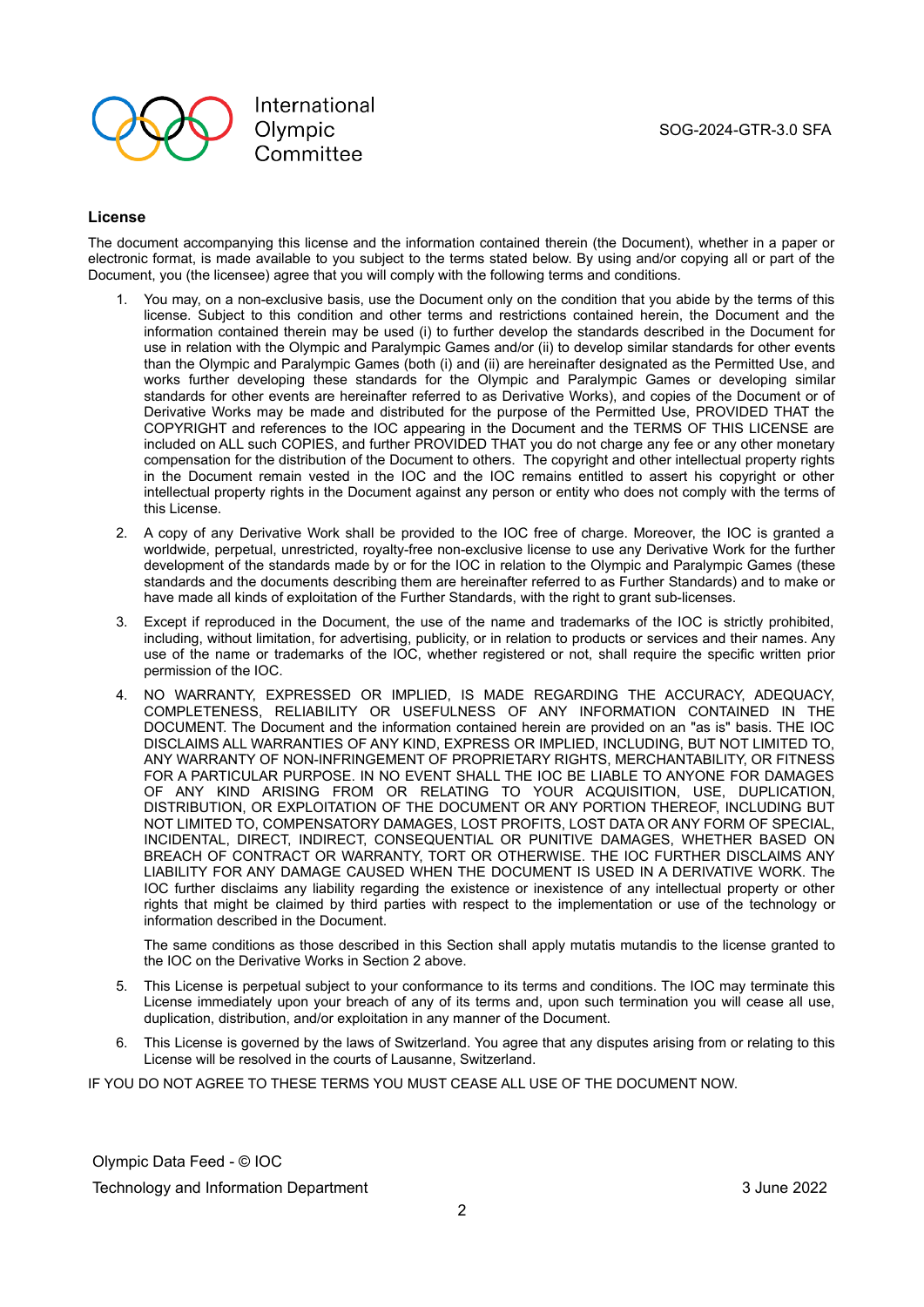

# **Table of Contents**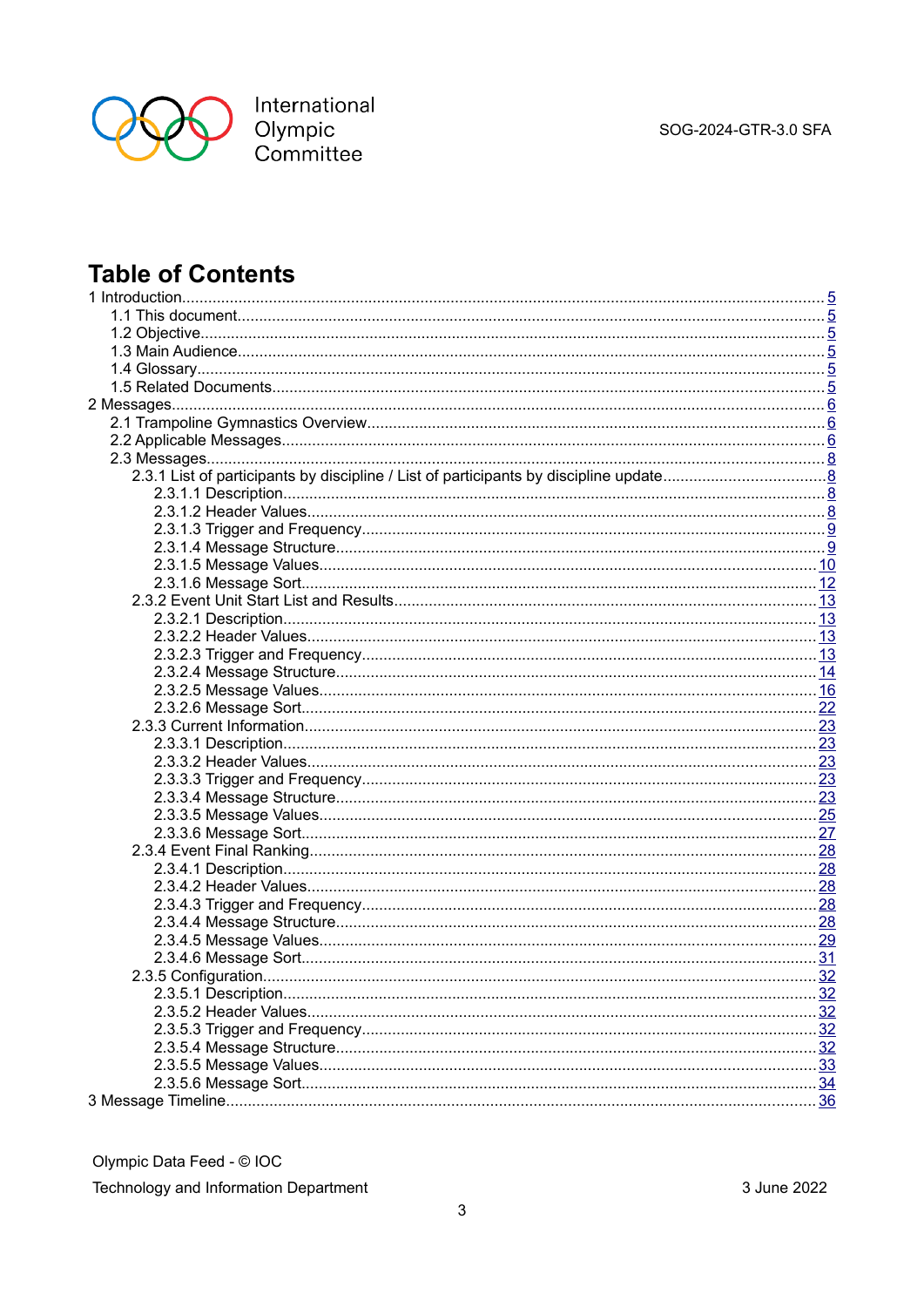

|--|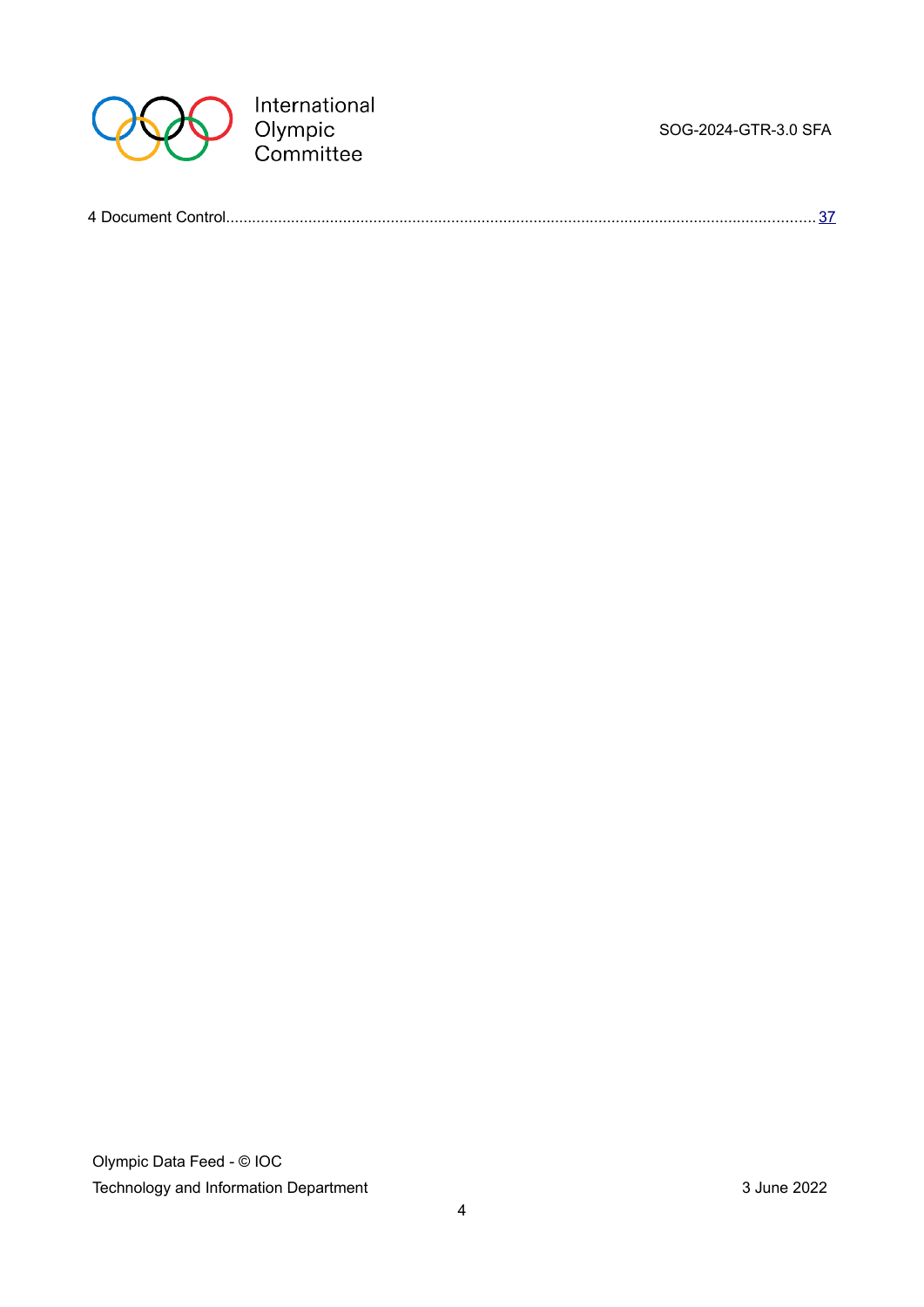

# <span id="page-4-5"></span>**1 Introduction**

## <span id="page-4-4"></span>**1.1 This document**

This document includes the ODF Trampoline Gymnastics Data Dictionary. This Data Dictionary refines the messages described in the ODF General Messages Interface Document specifically for this discipline.

## <span id="page-4-3"></span>**1.2 Objective**

The objective of this document is to provide a complete and formal definition of the ODF Trampoline Gymnastics Data Dictionary, with the intention that the information message producer and the message consumer can successfully interchange the information as the competition is run.

## <span id="page-4-2"></span>**1.3 Main Audience**

The main audience of this document is the IOC as the ODF promoter, ODF users such as the World News Press Agencies, Rights Holding Broadcasters and International Sports Federations.

## <span id="page-4-1"></span>**1.4 Glossary**

The following abbreviations are used in this document.

| Acronym     | <b>Description</b>                |  |  |
|-------------|-----------------------------------|--|--|
| IF          | International Federation          |  |  |
| <b>IOC</b>  | International Olympic Committee   |  |  |
| <b>NOC</b>  | <b>National Olympic Committee</b> |  |  |
| ODE         | Olympic Data Feed                 |  |  |
| <b>RSC</b>  | <b>Results System Codes</b>       |  |  |
| <b>WNPA</b> | <b>World News Press Agencies</b>  |  |  |

## <span id="page-4-0"></span>**1.5 Related Documents**

| <b>Document Title</b>                 | <b>Document Description</b>                                                                  |
|---------------------------------------|----------------------------------------------------------------------------------------------|
| <b>ODF Foundation Principles</b>      | The document explains the environment & general principles for ODF                           |
| <b>ODF General Messages Interface</b> | The document describes the ODF General Messages                                              |
| <b>Common Codes</b>                   | The document describes the ODF Common codes                                                  |
| <b>ODF Header Values</b>              | The document details the header values which shows which RSCs are<br>used in which messages. |
| <b>ORIS Sports Document</b>           | The document details the sport specific requirements                                         |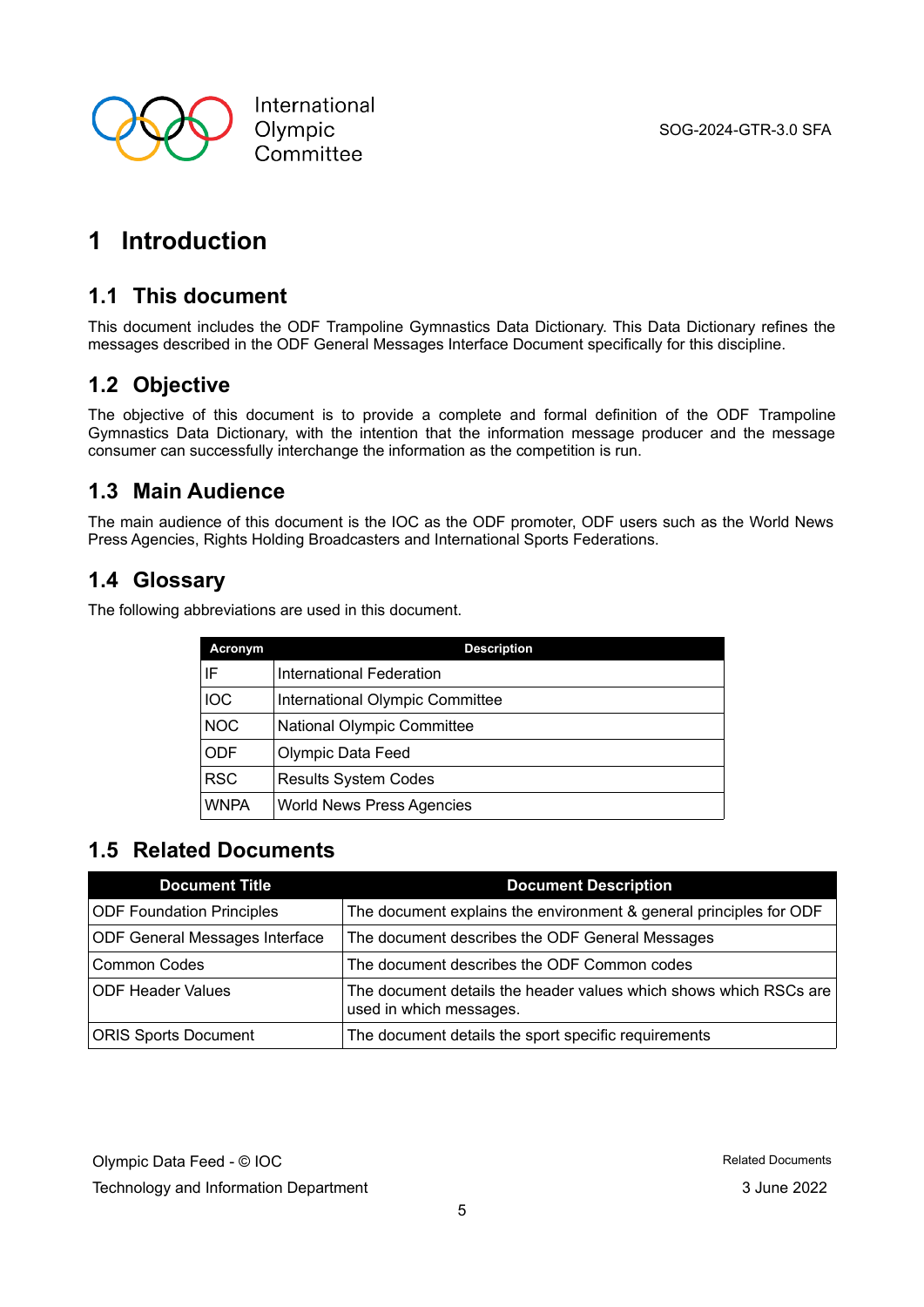



## <span id="page-5-2"></span>**2 Messages**

## <span id="page-5-1"></span>**2.1 Trampoline Gymnastics Overview**

#### MESSAGES IN EACH EVENT

\* All events have a single DT\_RESULT for each unit as well as a DT\_CURRENT while the unit is in progress.

#### **SCHEDULE**

\* The DT\_SCHEDULE/DT\_SCHEDULE\_UPDATE message will include each unit (schedule=Y) which is aligned with the same RSC for DT\_RESULT.

## <span id="page-5-0"></span>**2.2 Applicable Messages**

The following table is a full list of all ODF messages and describes the list of messages used in this discipline.

- The column "Message type" indicates the DocumentType that identifies a message
- The column "Message name" is the message name identified by the message type
- The column "Message extended" indicates whether a particular message has extended definition in regards to those that are general for all sports. If one particular message is not extended, then it follows the general definition rules.

| <b>Message Type</b>               | <b>Message Name</b>                                                            | Message\<br>nextended    |
|-----------------------------------|--------------------------------------------------------------------------------|--------------------------|
| DT_SCHEDULE<br>DT_SCHEDULE_UPDATE | Competition schedule / Competition schedule update                             |                          |
| DT_PARTIC / DT_PARTIC_UPDATE      | List of participants by discipline / List of participants by discipline update | X                        |
| DT_PARTIC_NAME                    | <b>Participant Names</b>                                                       |                          |
| DT_RESULT                         | <b>Event Unit Start List and Results</b>                                       | $\underline{\mathsf{X}}$ |
| DT_CURRENT                        | <b>Current Information</b>                                                     | $\overline{\mathsf{x}}$  |
| DT RANKING                        | <b>Event Final Ranking</b>                                                     | $\overline{\mathsf{X}}$  |
| DT_MEDALLISTS                     | <b>Event's Medallists</b>                                                      |                          |
| DT_MEDALLISTS_DISCIPLINE          | Medallists by discipline                                                       |                          |
| DT_MEDALS                         | Medal standings                                                                |                          |
| DT_CONFIG                         | Configuration                                                                  | $\underline{X}$          |
| DT_COMMUNICATION                  | Communication                                                                  |                          |
| DT_PRESENTER                      | <b>Medal Presenters</b>                                                        |                          |
| DT_LOCAL_ON                       | Discipline/venue start transmission                                            |                          |
| DT_LOCAL_OFF                      | Discipline/venue stop transmission                                             |                          |
| DT_KA                             | <b>Keep Alive</b>                                                              |                          |
| DT_ALERT                          | Alert                                                                          |                          |
| DT_BCK                            | <b>Background Document</b>                                                     |                          |
|                                   |                                                                                |                          |

• Message responsibilities appears in the ODF General Document.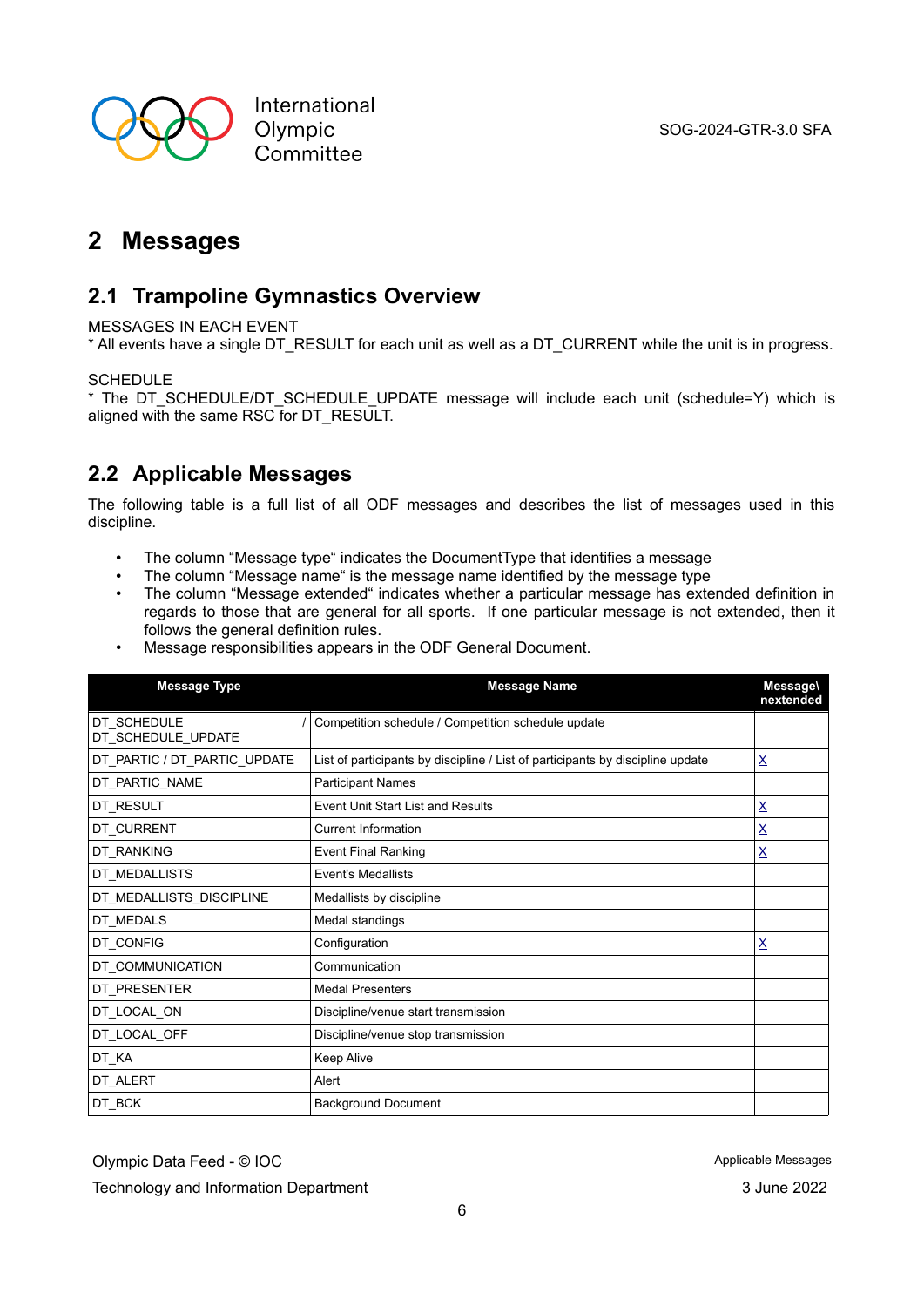

| DT BIO PAR | Participant Biography |  |
|------------|-----------------------|--|
| DT NEWS    | News Document         |  |
| DT PIC     | Pictures              |  |
| DT PDF     | PDF Message           |  |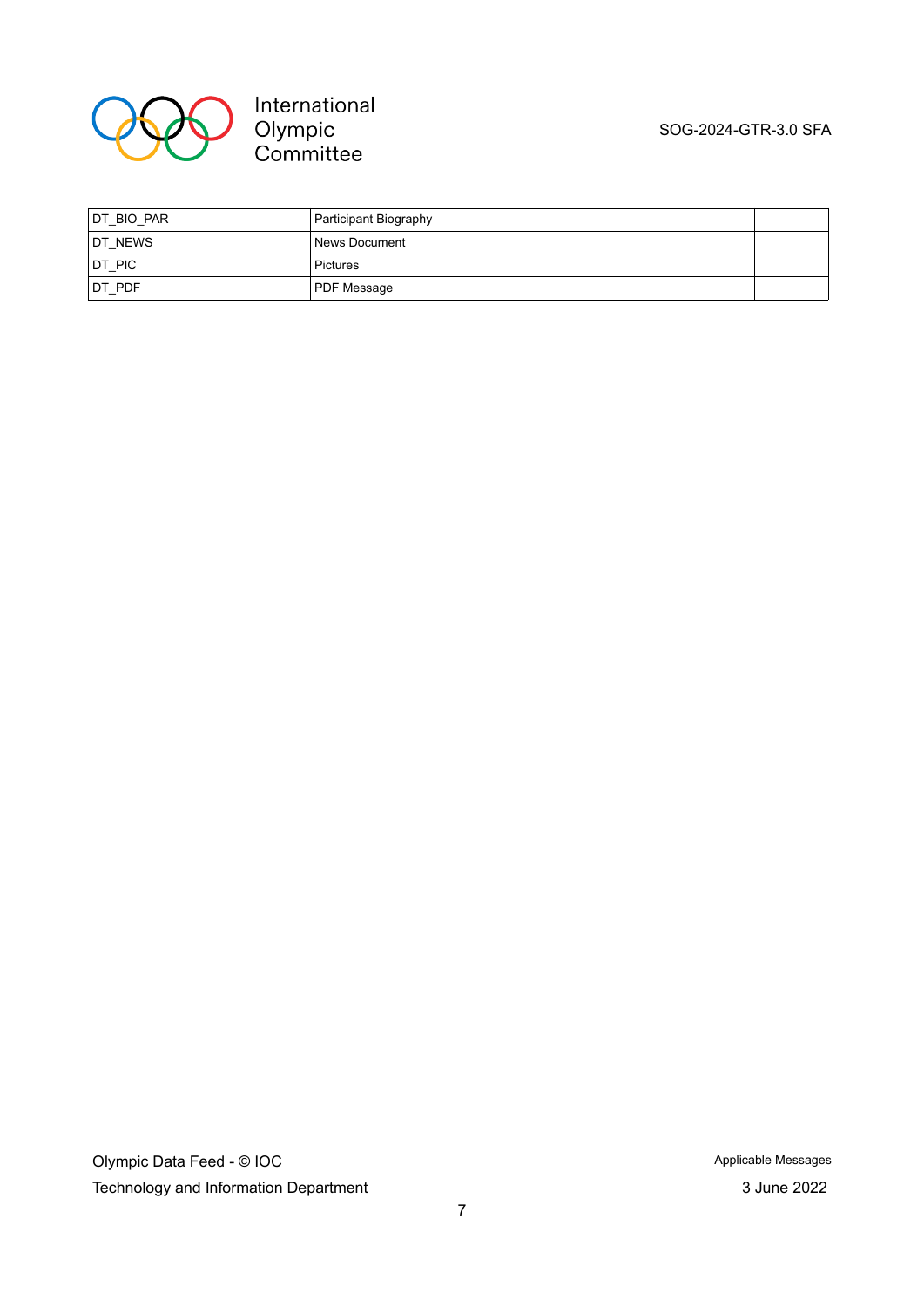

## <span id="page-7-3"></span>**2.3 Messages**

## <span id="page-7-2"></span>**2.3.1 List of participants by discipline / List of participants by discipline update**

#### <span id="page-7-1"></span>**2.3.1.1 Description**

A participant is considered to be any individual (type athlete, participating or not in the current games) or any official in one or several disciplines or a competitor being part of a team (team member).

Although the participant may participate in more than one event or more than one discipline, this message just contains the information for the discipline of the message, listing the information of all the events for that discipline.

It is important to note that all the sport messages that make references to athletes (start list, event unit results, etc.) will always match the athlete ID with the athlete ID in this message.

List of participants by discipline (DT\_PARTIC) is a bulk message, provided for each discipline. It is a complete participant information message for one particular discipline. The arrival of this message resets all the previous participants' information for one particular discipline. This message can include a list of current athletes, officials, coaches, guides, technical officials, Reserves and historical athletes regardless of status.

List of participants by discipline update (DT\_PARTIC\_UPDATE) is an update message. It is not a complete list of participants' information by discipline message, only the participant data being modified, i.e. if some data of one participant changes, the element Participant for it with all its children and attributes must be sent.

The key of the information updated consists of the following attribute: Participant @Code. Therefore, any new or updated Participant Discipline-Event will be identified by all these attributes.

## <span id="page-7-0"></span>**2.3.1.2 Header Values**

The following table describes the message header attributes.

| <b>Attribute</b> | Value                          | <b>Comment</b>                                                                                                                                                                     |  |  |
|------------------|--------------------------------|------------------------------------------------------------------------------------------------------------------------------------------------------------------------------------|--|--|
| CompetitionCode  | CC @Competition                | Unique ID for competition                                                                                                                                                          |  |  |
| DocumentCode     | CC @Discipline                 | Full RSC at the discipline level                                                                                                                                                   |  |  |
| DocumentType     | DT PARTIC<br>DT PARTIC UPDATE  | List of participants by discipline message                                                                                                                                         |  |  |
| DocumentSubtype  | S(20)                          | HISTORICAL if the message is from the historical results provider and<br>only includes historic athletes else the attribute is not included.<br>Never included in _UPDATE message. |  |  |
| Version          | 1.1V                           | Version number associated to the message's content. Ascending<br>number                                                                                                            |  |  |
| FeedFlag         | "P" - Production<br>"T" - Test | Test message or production message.                                                                                                                                                |  |  |
| Date             | Date                           | Date when the message is generated, expressed in the local time zone<br>where the message was produced.                                                                            |  |  |
| Time             | Time                           | Time up to milliseconds when the message is generated, expressed in                                                                                                                |  |  |

Olympic Data Feed - © IOC List of participants by discipline / List of participants by discipline update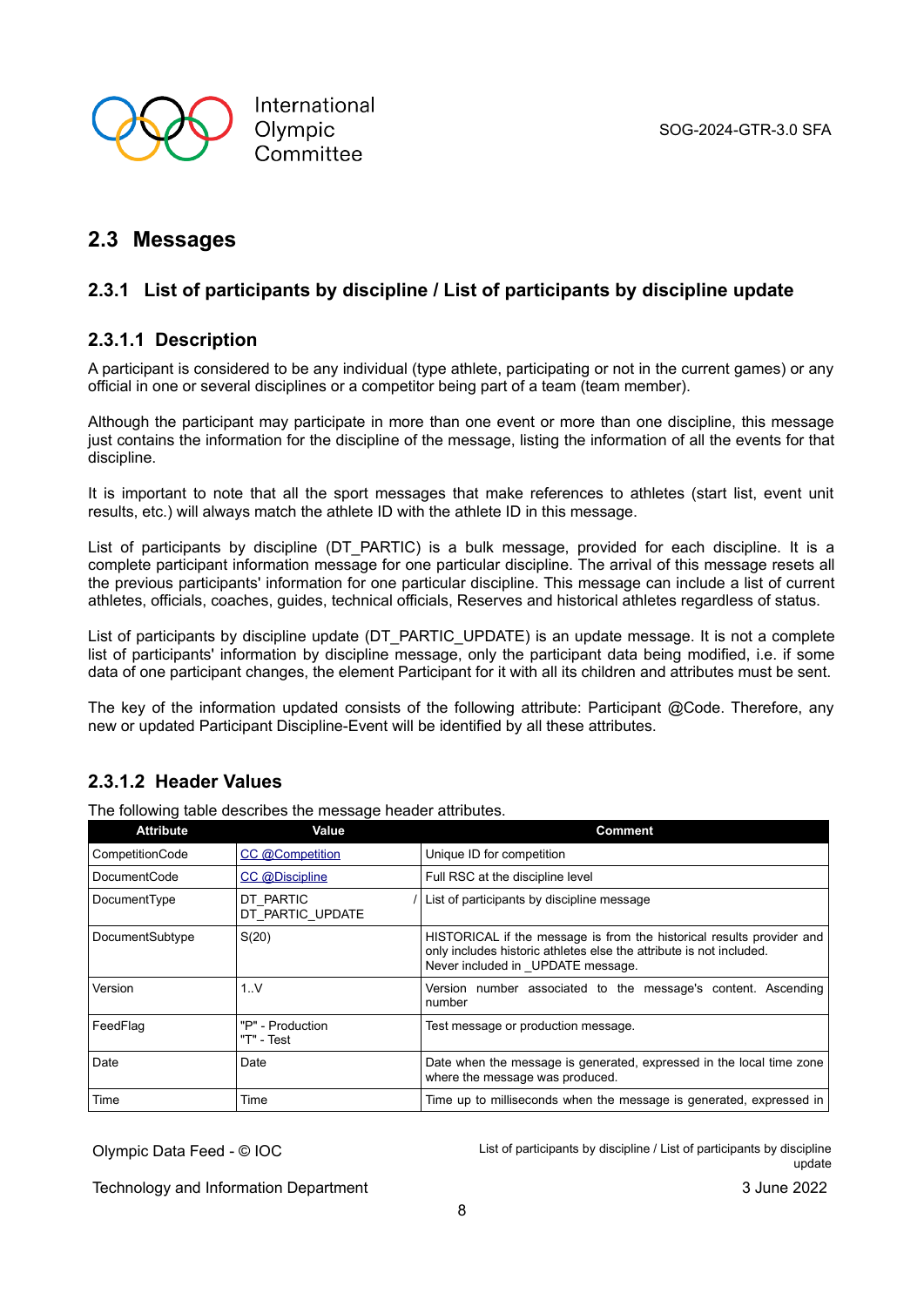

|             |            | the local time zone where the message was produced.                                                                                                                             |
|-------------|------------|---------------------------------------------------------------------------------------------------------------------------------------------------------------------------------|
| LogicalDate | Date       | Logical Date of events. This is the same as the physical day except<br>when the unit or message transmission extends after midnight.<br>See full explanation in ODF Foundation. |
| Source      | SC @Source | Code indicating the system which generated the message.                                                                                                                         |

## <span id="page-8-1"></span>**2.3.1.3 Trigger and Frequency**

The DT\_PARTIC message is sent as a bulk message prior to the Games. It is sent several times up to the date of transfer of control to OVR after which only DT\_PARTIC\_UPDATE messages are sent.

The DT\_PARTIC\_UPDATE message is triggered when there is a modification in the data for any individual after the transfer of control to OVR.

#### <span id="page-8-0"></span>**2.3.1.4 Message Structure**

The following table defines the structure of the message.

| Level 1           | Level 2           | Level 3            | Level 4 | Level 5 |
|-------------------|-------------------|--------------------|---------|---------|
| Competition (0,1) |                   |                    |         |         |
|                   | Gen               |                    |         |         |
|                   | Sport             |                    |         |         |
|                   | Codes             |                    |         |         |
|                   | Participant (1,N) |                    |         |         |
|                   |                   | Code               |         |         |
|                   |                   | Parent             |         |         |
|                   |                   | Status             |         |         |
|                   |                   | GivenName          |         |         |
|                   |                   | FamilyName         |         |         |
|                   |                   | PassportGivenName  |         |         |
|                   |                   | PassportFamilyName |         |         |
|                   |                   | PrintName          |         |         |
|                   |                   | PrintlnitialName   |         |         |
|                   |                   | TVName             |         |         |
|                   |                   | TVInitialName      |         |         |
|                   |                   | TVFamilyName       |         |         |
|                   |                   | LocalFamilyName    |         |         |
|                   |                   | LocalGivenName     |         |         |
|                   |                   | Gender             |         |         |
|                   |                   | Organisation       |         |         |
|                   |                   | <b>BirthDate</b>   |         |         |
|                   |                   | PlaceofBirth       |         |         |
|                   |                   | CountryofBirth     |         |         |

Olympic Data Feed - © IOC **List of participants by discipline** / List of participants by discipline update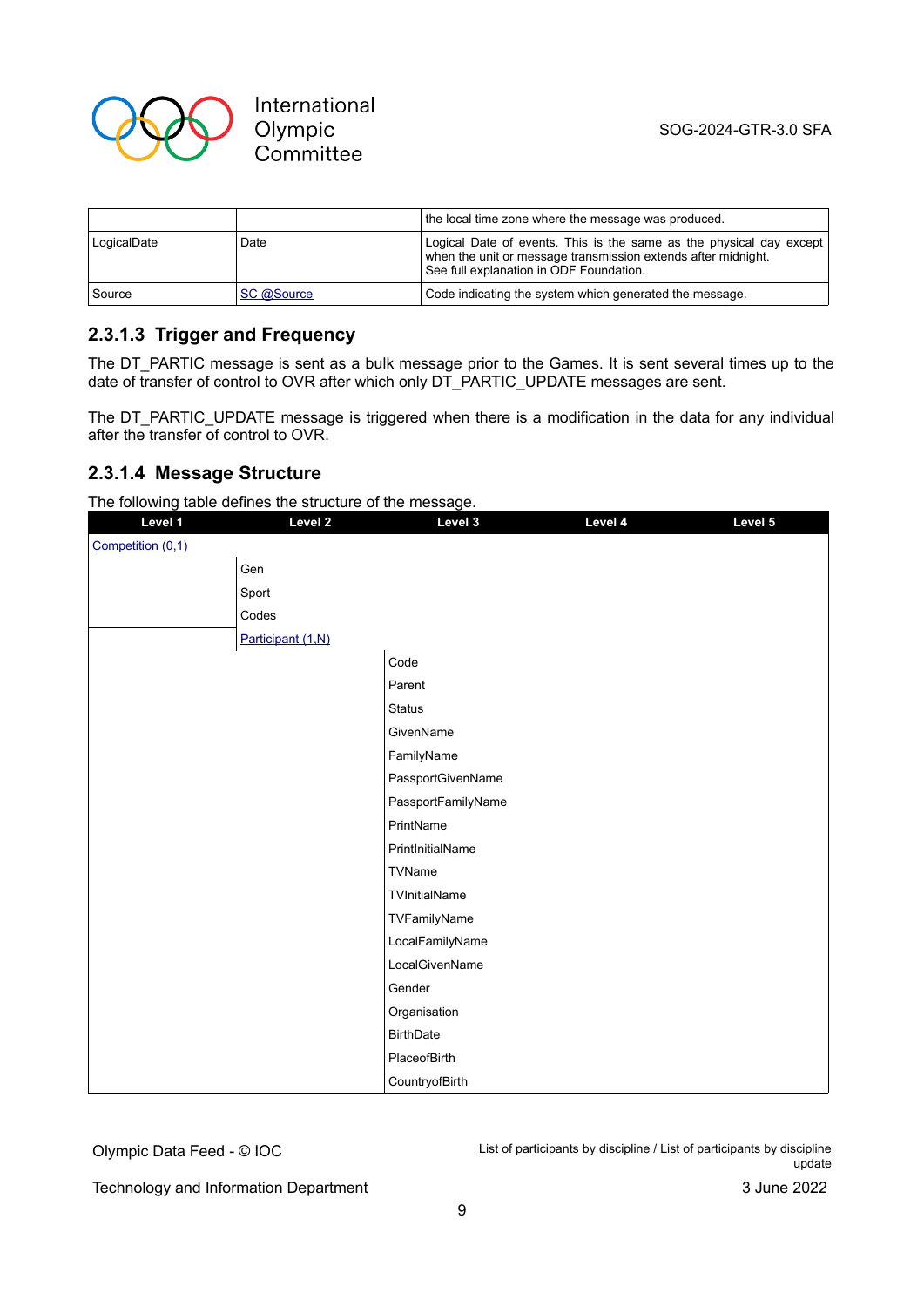| International<br>Olympic<br>Committee |                       |                       | SOG-2024-GTR-3.0 SFA |  |
|---------------------------------------|-----------------------|-----------------------|----------------------|--|
|                                       | PlaceofResidence      |                       |                      |  |
|                                       | CountryofResidence    |                       |                      |  |
|                                       | Nationality           |                       |                      |  |
|                                       | MainFunctionId        |                       |                      |  |
|                                       | Current               |                       |                      |  |
|                                       | OlympicSolidarity     |                       |                      |  |
|                                       | ModificationIndicator |                       |                      |  |
|                                       | Discipline (1,1)      |                       |                      |  |
|                                       |                       | Code                  |                      |  |
|                                       |                       | <b>IFId</b>           |                      |  |
|                                       |                       | RegisteredEvent (0,N) |                      |  |

## <span id="page-9-0"></span>**2.3.1.5 Message Values**

<span id="page-9-2"></span>

| <b>Element: Competition (0,1)</b> |     |       |                                                                     |  |
|-----------------------------------|-----|-------|---------------------------------------------------------------------|--|
| <b>Attribute</b>                  | M/O | Value | <b>Description</b>                                                  |  |
| Gen                               |     | S(20) | Version of the General Data Dictionary applicable to the<br>message |  |
| Sport                             |     | S(20) | Version of the Sport Data Dictionary applicable to the message      |  |
| Codes                             |     | S(20) | Version of the Codes applicable to the message                      |  |

#### **Sample (General)**

<Competition Gen="SOG-2020-1.10" Sport="SOG-2020-GTR-1.10" Codes="SOG-2020-1.20" >

<span id="page-9-1"></span>

| Element: Competition /Participant (1,N) |     |                               |         |                                                                                                                                                                                                                                                                                                                                                                                                                                                                                                                                                                                                                                                                                             |
|-----------------------------------------|-----|-------------------------------|---------|---------------------------------------------------------------------------------------------------------------------------------------------------------------------------------------------------------------------------------------------------------------------------------------------------------------------------------------------------------------------------------------------------------------------------------------------------------------------------------------------------------------------------------------------------------------------------------------------------------------------------------------------------------------------------------------------|
| <b>Attribute</b>                        | M/O | Value                         |         | <b>Description</b>                                                                                                                                                                                                                                                                                                                                                                                                                                                                                                                                                                                                                                                                          |
| Code                                    | м   | S(20)<br>with<br>no<br>zeroes | leading | Participant's ID.<br>It identifies an athlete or an official and the holding participant's<br>valid information for one particular period of time.<br>It is used to link other messages to the participant's<br>information.<br>Participant's information (example @Organisation) will not be<br>the latest for the athlete/official, unless the @Code attribute is<br>the same as the @Parent attribute. However, this information<br>could be the one being valid in the particular moment of a start<br>list, event unit results, etc.<br>When the participant is an historical one, then this ID will start<br>with "A" when it is an Athlete, "C" when Coach and "O" when<br>Official. |

Olympic Data Feed - © IOC List of participants by discipline / List of participants by discipline update

Event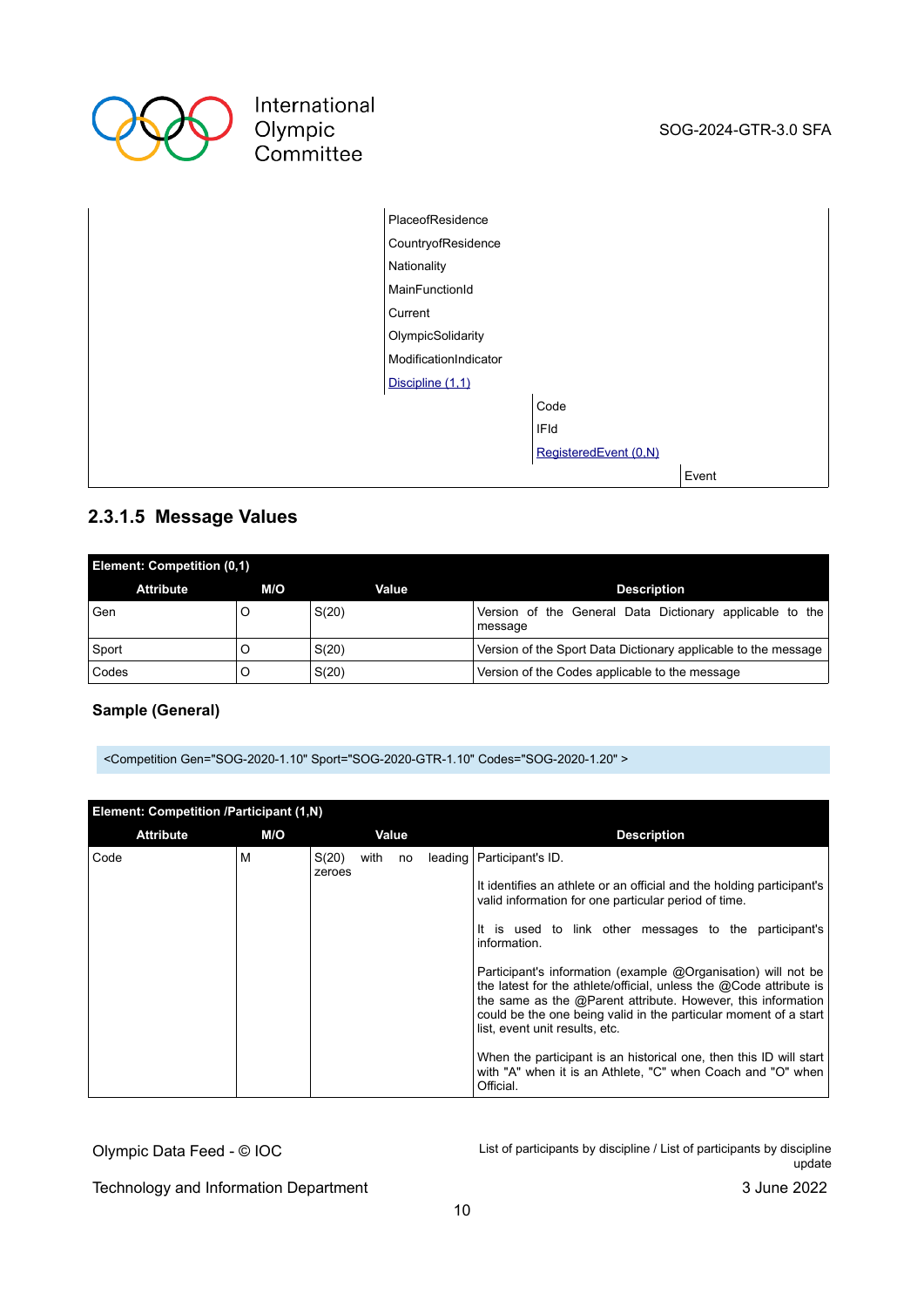

| Parent             | М | S(20)<br>with<br>no<br>zeroes | leading Participant's parent ID, which is used to link to the latest valid<br>information for one participant. @Parent attribute should be<br>linked to the latest participant's information, by retrieving that<br>Athlete/Official whose @Code attribute is the same as<br>@Parent.<br>The participant containing @Code attribute being the same as<br>the @Parent attribute will be the one with the latest information<br>for the participant.<br>The @Parent attribute will only be different from @Code in the<br>case that critical personal information has changed from<br>previous competitions. The typical examples are Organisation<br>(for change of country) or Name (particularly for women<br>changing their name at marriage). Further to be clear, @Parent<br>and @Code can only be different if Current = "false". |
|--------------------|---|-------------------------------|----------------------------------------------------------------------------------------------------------------------------------------------------------------------------------------------------------------------------------------------------------------------------------------------------------------------------------------------------------------------------------------------------------------------------------------------------------------------------------------------------------------------------------------------------------------------------------------------------------------------------------------------------------------------------------------------------------------------------------------------------------------------------------------------------------------------------------------|
| Status             | O | CC @ParticStatus              | Participant's accreditation status this attribute is Mandatory in<br>the case of @Current="true" and it is optional in the case that<br>@Current="false".<br>To delete a participant, a specific value of the Status attribute<br>is used.                                                                                                                                                                                                                                                                                                                                                                                                                                                                                                                                                                                             |
| GivenName          | O | S(25)                         | Given name in WNPA format (mixed case)                                                                                                                                                                                                                                                                                                                                                                                                                                                                                                                                                                                                                                                                                                                                                                                                 |
| FamilyName         | М | S(25)                         | Family name in WNPA format (mixed case)                                                                                                                                                                                                                                                                                                                                                                                                                                                                                                                                                                                                                                                                                                                                                                                                |
| PassportGivenName  | O | S(25)                         | Passport Given Name (Uppercase).                                                                                                                                                                                                                                                                                                                                                                                                                                                                                                                                                                                                                                                                                                                                                                                                       |
| PassportFamilyName | O | S(25)                         | Passport Family Name (Uppercase).                                                                                                                                                                                                                                                                                                                                                                                                                                                                                                                                                                                                                                                                                                                                                                                                      |
| PrintName          | М | S(35)                         | Print name (family name in upper case + given name in mixed<br>case)                                                                                                                                                                                                                                                                                                                                                                                                                                                                                                                                                                                                                                                                                                                                                                   |
| PrintlnitialName   | М | S(18)                         | Print Initial name (for the given name it is sent just the initial,<br>without dot)                                                                                                                                                                                                                                                                                                                                                                                                                                                                                                                                                                                                                                                                                                                                                    |
| TVName             | М | S(35)                         | TV name                                                                                                                                                                                                                                                                                                                                                                                                                                                                                                                                                                                                                                                                                                                                                                                                                                |
| TVInitialName      | М | S(18)                         | TV initial name                                                                                                                                                                                                                                                                                                                                                                                                                                                                                                                                                                                                                                                                                                                                                                                                                        |
| TVFamilyName       | М | S(25)                         | TV family name                                                                                                                                                                                                                                                                                                                                                                                                                                                                                                                                                                                                                                                                                                                                                                                                                         |
| LocalFamilyName    | O | S(25)                         | Family name in the local language in the appropriate case for<br>the local language (usually mixed case)                                                                                                                                                                                                                                                                                                                                                                                                                                                                                                                                                                                                                                                                                                                               |
| LocalGivenName     | O | S(25)                         | Given name in the local language in the appropriate case for<br>the local language (usually mixed case)                                                                                                                                                                                                                                                                                                                                                                                                                                                                                                                                                                                                                                                                                                                                |
| Gender             | М | CC @PersonGender              | Participant's gender                                                                                                                                                                                                                                                                                                                                                                                                                                                                                                                                                                                                                                                                                                                                                                                                                   |
| Organisation       | М | CC @Organisation              | Organisation ID                                                                                                                                                                                                                                                                                                                                                                                                                                                                                                                                                                                                                                                                                                                                                                                                                        |
| <b>BirthDate</b>   | O | YYYY-MM-DD                    | Date of birth.<br>Expected for athletes, not expected for all groups of officials.                                                                                                                                                                                                                                                                                                                                                                                                                                                                                                                                                                                                                                                                                                                                                     |
| PlaceofBirth       | O | S(75)                         | Place of Birth                                                                                                                                                                                                                                                                                                                                                                                                                                                                                                                                                                                                                                                                                                                                                                                                                         |
| CountryofBirth     | O | CC @Country                   | Country ID of Birth                                                                                                                                                                                                                                                                                                                                                                                                                                                                                                                                                                                                                                                                                                                                                                                                                    |
| PlaceofResidence   | O | S(75)                         | Place of Residence                                                                                                                                                                                                                                                                                                                                                                                                                                                                                                                                                                                                                                                                                                                                                                                                                     |
| CountryofResidence | O | CC @Country                   | Country ID of Residence                                                                                                                                                                                                                                                                                                                                                                                                                                                                                                                                                                                                                                                                                                                                                                                                                |
| Nationality        | O | CC @Country                   | Participant's nationality.                                                                                                                                                                                                                                                                                                                                                                                                                                                                                                                                                                                                                                                                                                                                                                                                             |
|                    |   |                               | Although this attribute is optional, in very exceptional situations<br>it will not be known, and for this reason not ready to be sent.                                                                                                                                                                                                                                                                                                                                                                                                                                                                                                                                                                                                                                                                                                 |
| MainFunctionId     | O | CC @ResultsFunction           | Main function                                                                                                                                                                                                                                                                                                                                                                                                                                                                                                                                                                                                                                                                                                                                                                                                                          |

Olympic Data Feed - © IOC List of participants by discipline / List of participants by discipline update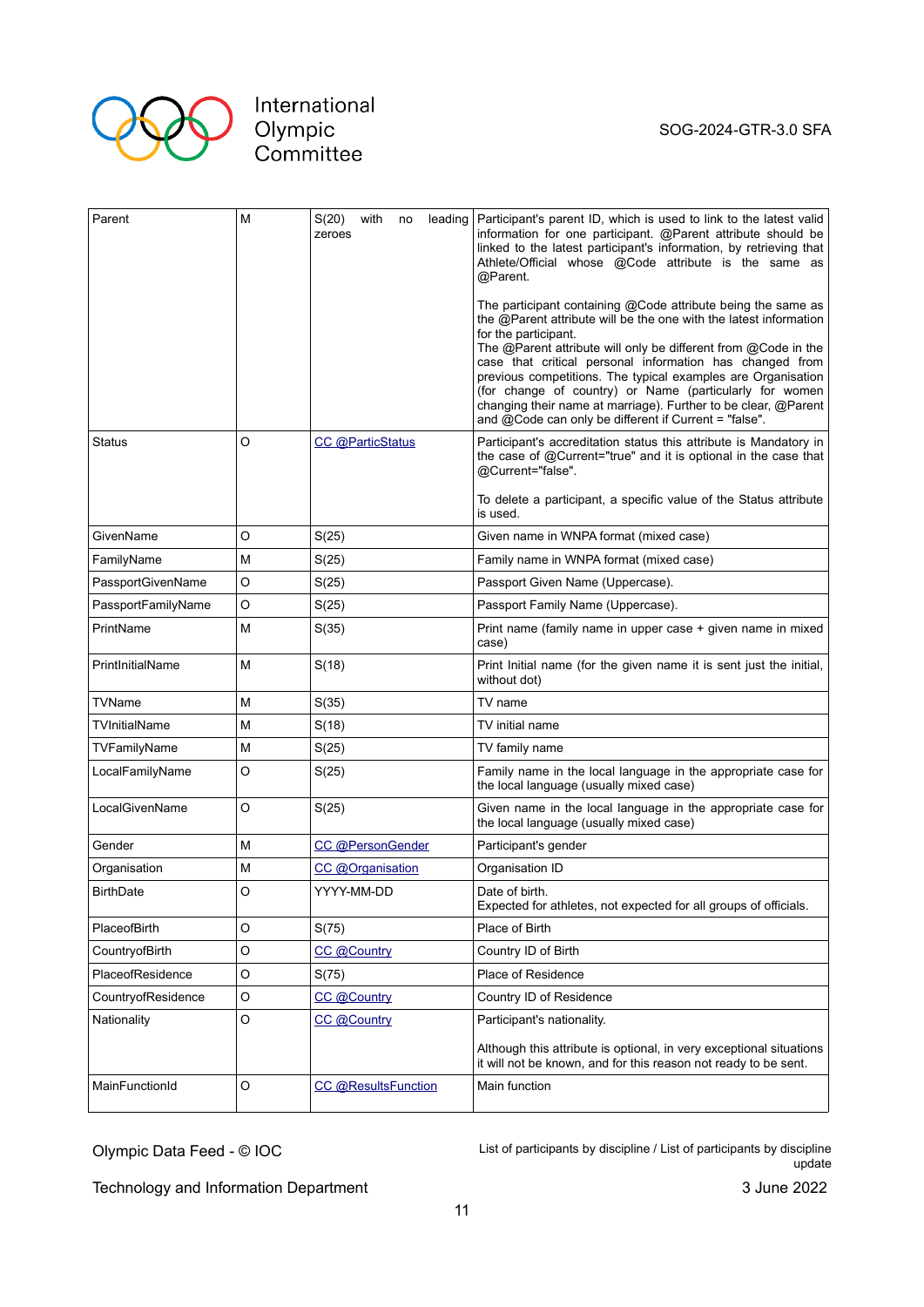

|                       |   |         | In the Case of Current="true" this attribute is Mandatory.                                                                                                                                                                                                                                                                                                                                                                                                                                                   |
|-----------------------|---|---------|--------------------------------------------------------------------------------------------------------------------------------------------------------------------------------------------------------------------------------------------------------------------------------------------------------------------------------------------------------------------------------------------------------------------------------------------------------------------------------------------------------------|
| Current               | м | boolean | It defines if a participant is participating in the games (true) or<br>is a Historical participant (false).                                                                                                                                                                                                                                                                                                                                                                                                  |
| OlympicSolidarity     | O | S(1)    | Send Y if the participant is a member of the Solidarity /<br>Scholarship Program else not sent.                                                                                                                                                                                                                                                                                                                                                                                                              |
| ModificationIndicator | м | S(1)    | 'N' or 'U'<br>Attribute is mandatory in the DT PARTIC UPDATE message<br>only<br>N-New participant (in the case that this information comes as a<br>late entry)<br>U-Update participant<br>If Modification Indicator='N', then include new participant to the<br>previous bulk-loaded list of participants<br>If Modification Indicator='U', then update the participant to the<br>previous bulk-loaded list of participants<br>To delete a participant, a specific value of the Status attribute<br>is used. |

#### <span id="page-11-2"></span>**Element: Competition /Participant /Discipline (1,1)**

**All participating athletes will be assigned at least one discipline, it could be more. Each accredited official will be assigned at least one discipline, but it could be more. If an athlete or official is assigned to more than one discipline, it will be included in the participant message of both disciplines.**

| <b>Attribute</b> | M/O | Value          | <b>Description</b>                                                                                    |
|------------------|-----|----------------|-------------------------------------------------------------------------------------------------------|
| Code             | M   | CC @Discipline | It is the discipline code used to fill the OdfBody<br>@DocumentCode attribute.                        |
| <b>IFId</b>      |     | S(16)          | FIG Licence Number. Included if this information is available.<br>For the athletes and the officials. |

<span id="page-11-1"></span>

| <b>Element: Competition /Participant /Discipline /RegisteredEvent (0,N)</b>                                                                                                                                                 |     |           |                       |  |  |
|-----------------------------------------------------------------------------------------------------------------------------------------------------------------------------------------------------------------------------|-----|-----------|-----------------------|--|--|
| All accredited athletes will be assigned to one or more events. There is one exception: in some sports, substitutes may be<br>accredited without any associated event. Historical athletes are not registered to any event. |     |           |                       |  |  |
| <b>Attribute</b>                                                                                                                                                                                                            | M/O | Value     | <b>Description</b>    |  |  |
| Event                                                                                                                                                                                                                       | м   | CC @Event | Full RSC of the Event |  |  |

#### <span id="page-11-0"></span>**2.3.1.6 Message Sort**

The message is sorted by Participant @Code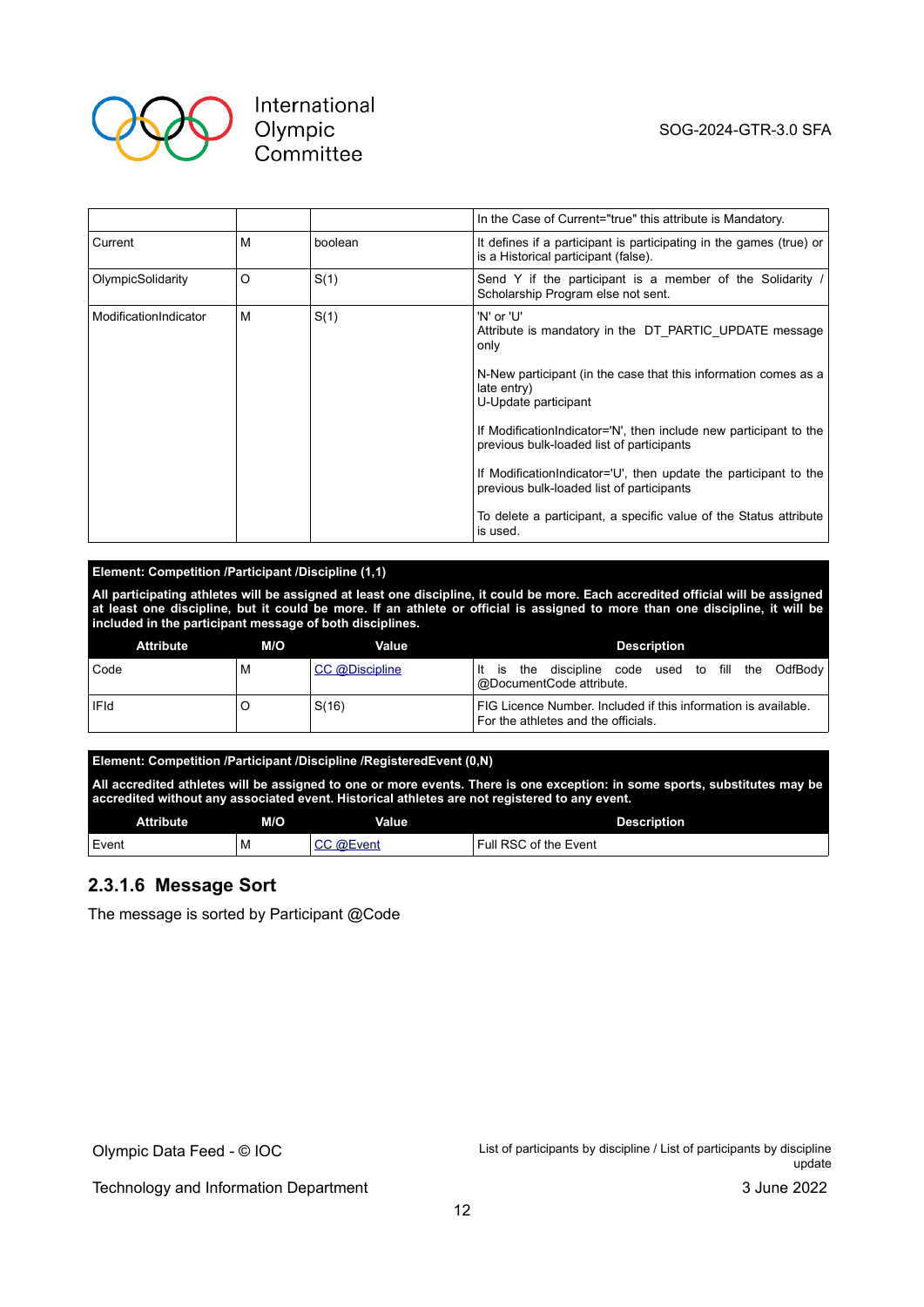

## <span id="page-12-3"></span>**2.3.2 Event Unit Start List and Results**

#### <span id="page-12-2"></span>**2.3.2.1 Description**

The Event Unit Start List and Results is a message containing both the start list and results information of the competitors in one (individual or team) event unit.

The Event Unit Start List and Results is a mandatory message for all sports. The definition includes as much generic information as possible due to the fact that each discipline and event has its own format for the results information (example: score of a match, time in a race, distance in a throw...).

This is always a full message and all applicable elements and attributes are always sent.

#### <span id="page-12-1"></span>**2.3.2.2 Header Values**

The following table describes the message header attributes.

| <b>Attribute</b>       | Value                          | <b>Comment</b>                                                                                                                                                                  |  |
|------------------------|--------------------------------|---------------------------------------------------------------------------------------------------------------------------------------------------------------------------------|--|
| CompetitionCode        | CC @Competition                | Unique ID for competition                                                                                                                                                       |  |
| <b>DocumentCode</b>    | CC @Unit                       | Full RSC of the unit                                                                                                                                                            |  |
| <b>DocumentSubcode</b> | N/A                            | N/A                                                                                                                                                                             |  |
| DocumentType           | DT RESULT                      | Event Unit Start List and Results message                                                                                                                                       |  |
| DocumentSubtype        | N/A                            | N/A                                                                                                                                                                             |  |
| Version                | 1.1V                           | Version number associated to the message's content. Ascending<br>number                                                                                                         |  |
| <b>ResultStatus</b>    | CC @ResultStatus               | It indicates whether the result is official or unofficial (or intermediate etc).<br>START LIST<br>LIVE (used during the competition).<br><b>UNOFFICIAL</b><br><b>OFFICIAL</b>   |  |
| FeedFlag               | "P" - Production<br>"T" - Test | Test message or production message.                                                                                                                                             |  |
| Date                   | Date                           | Date when the message is generated, expressed in the local time zone<br>where the message was produced.                                                                         |  |
| Time                   | Time                           | Time up to milliseconds when the message is generated, expressed in<br>the local time zone where the message was produced.                                                      |  |
| LogicalDate            | Date                           | Logical Date of events. This is the same as the physical day except<br>when the unit or message transmission extends after midnight.<br>See full explanation in ODF Foundation. |  |
| Source                 | SC @Source                     | Code indicating the system which generated the message.                                                                                                                         |  |

#### <span id="page-12-0"></span>**2.3.2.3 Trigger and Frequency**

\* "START\_LIST": As soon as the competition order is known and any updates (inc. IRMs before start)

- \* "LIVE": When the first competitor starts and during the unit with all updates
- \* "UNOFFICIAL": After the unit has finished
- \* "OFFICIAL": After the Result is approved

Trigger also after any change.

Olympic Data Feed - © IOC **Event Unit Start List and Results**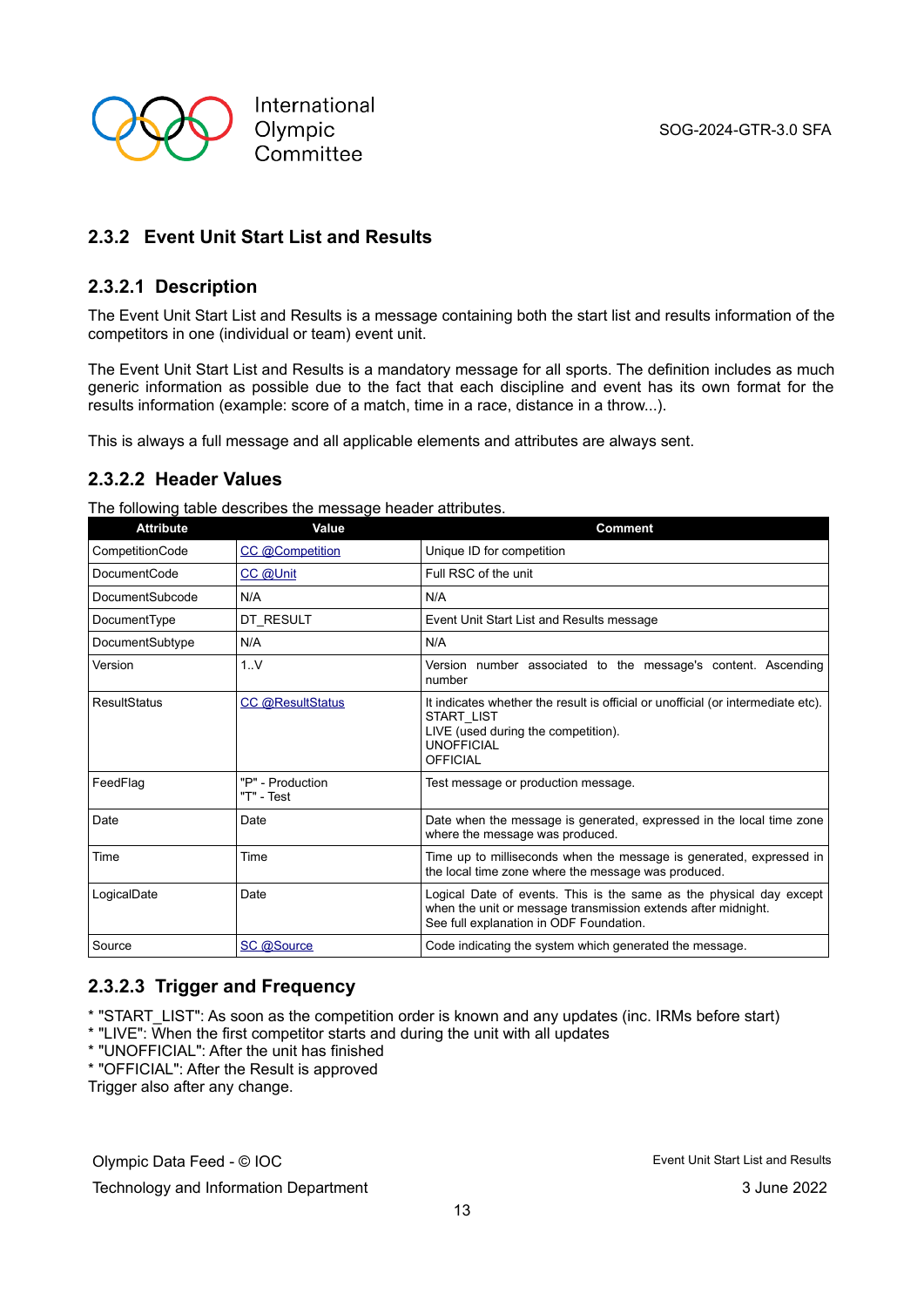

## <span id="page-13-0"></span>**2.3.2.4 Message Structure**

The following table defines the structure of the message.

| Level 1           | Level 2             | Level 3                | Level 4           | Level 5      | Level 6 | Level 7 |
|-------------------|---------------------|------------------------|-------------------|--------------|---------|---------|
| Competition (0,1) |                     |                        |                   |              |         |         |
|                   | Gen                 |                        |                   |              |         |         |
|                   | Sport               |                        |                   |              |         |         |
|                   | Codes               |                        |                   |              |         |         |
|                   | ExtendedInfos (0,1) |                        |                   |              |         |         |
|                   |                     | UnitDateTime (0,1)     |                   |              |         |         |
|                   |                     |                        | StartDate         |              |         |         |
|                   |                     | ExtendedInfo (0,N)     |                   |              |         |         |
|                   |                     |                        | Type              |              |         |         |
|                   |                     |                        | Code              |              |         |         |
|                   |                     |                        | Pos               |              |         |         |
|                   |                     |                        | Value             |              |         |         |
|                   |                     |                        | Extension (0,N)   |              |         |         |
|                   |                     | SportDescription (0,1) |                   |              |         |         |
|                   |                     |                        | DisciplineName    |              |         |         |
|                   |                     |                        | EventName         |              |         |         |
|                   |                     |                        | Gender            |              |         |         |
|                   |                     |                        | SubEventName      |              |         |         |
|                   |                     | VenueDescription (0,1) |                   |              |         |         |
|                   |                     |                        | Venue             |              |         |         |
|                   |                     |                        | VenueName         |              |         |         |
|                   |                     |                        | Location          |              |         |         |
|                   |                     |                        | LocationName      |              |         |         |
|                   | Officials (0,1)     |                        |                   |              |         |         |
|                   |                     | Official (1,N)         |                   |              |         |         |
|                   |                     |                        | Code              |              |         |         |
|                   |                     |                        | Function          |              |         |         |
|                   |                     |                        | Order             |              |         |         |
|                   |                     |                        | Description (1,1) |              |         |         |
|                   |                     |                        |                   | GivenName    |         |         |
|                   |                     |                        |                   | FamilyName   |         |         |
|                   |                     |                        |                   | Gender       |         |         |
|                   |                     |                        |                   | Organisation |         |         |
|                   |                     |                        | ExtOfficial (0,N) |              |         |         |
|                   |                     |                        |                   | Type         |         |         |
|                   |                     |                        |                   | Code         |         |         |

Olympic Data Feed - © IOC **Event Unit Start List and Results** Technology and Information Department 3 June 2022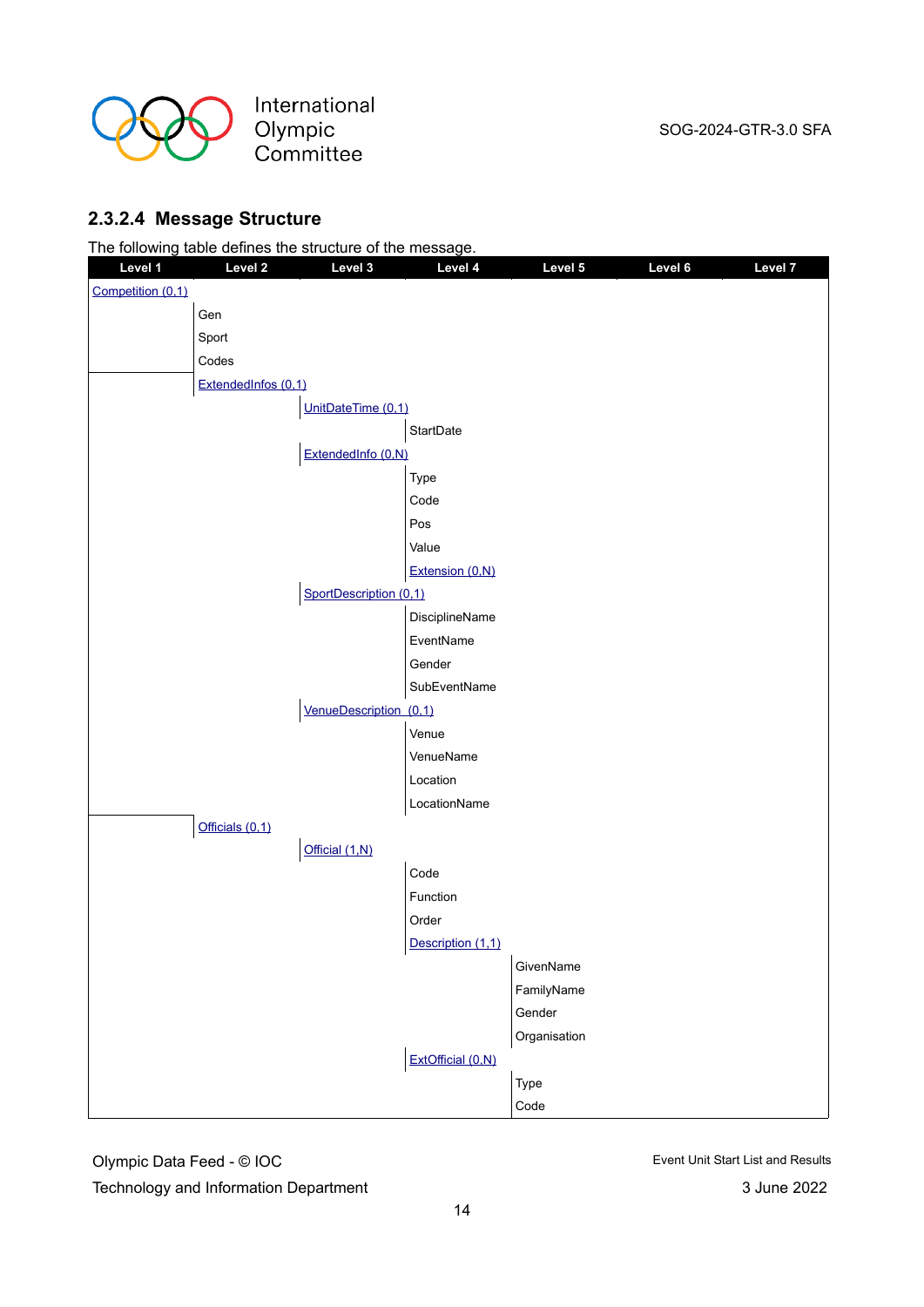

#### SOG-2024-GTR-3.0 SFA



Olympic Data Feed - © IOC **Example 2018** Event Unit Start List and Results Technology and Information Department 3 June 2022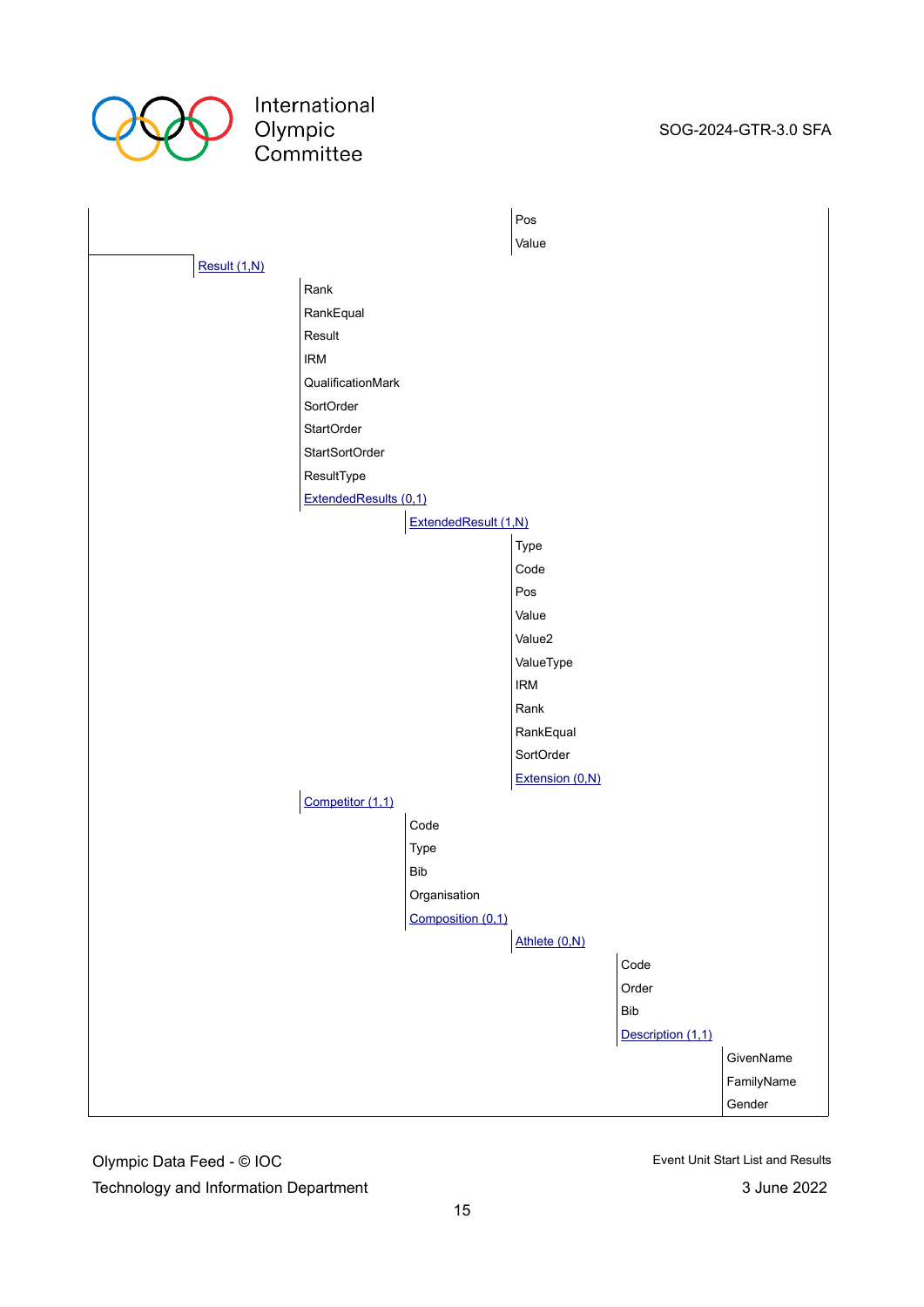

|                      | Organisation     |
|----------------------|------------------|
|                      | <b>BirthDate</b> |
|                      | IFId             |
| EventUnitEntry (0,N) |                  |
|                      | Type             |
|                      | Code             |
|                      | Pos              |
|                      | Value            |

## <span id="page-15-0"></span>**2.3.2.5 Message Values**

<span id="page-15-3"></span>

| <b>Element: Competition (0,1)</b> |     |       |                                                                     |  |  |
|-----------------------------------|-----|-------|---------------------------------------------------------------------|--|--|
| <b>Attribute</b>                  | M/O | Value | <b>Description</b>                                                  |  |  |
| Gen                               |     | S(20) | Version of the General Data Dictionary applicable to the<br>message |  |  |
| Sport                             |     | S(20) | Version of the Sport Data Dictionary applicable to the message      |  |  |
| Codes                             |     | S(20) | Version of the Codes applicable to the message                      |  |  |

<span id="page-15-2"></span>

| <b>Element: Competition /ExtendedInfos /UnitDateTime (0.1)</b> |     |          |                             |  |  |
|----------------------------------------------------------------|-----|----------|-----------------------------|--|--|
| Actual times. Include when the unit starts.                    |     |          |                             |  |  |
| <b>Attribute</b>                                               | M/O | Value    | <b>Description</b>          |  |  |
| StartDate                                                      | M   | DateTime | Actual start date and time. |  |  |

<span id="page-15-1"></span>

|    | Element: Competition /ExtendedInfos /ExtendedInfo (0,N)                                                  |                    |                     |                                                              |  |  |  |
|----|----------------------------------------------------------------------------------------------------------|--------------------|---------------------|--------------------------------------------------------------|--|--|--|
|    | Type                                                                                                     | Code               | <b>Pos</b>          | <b>Description</b>                                           |  |  |  |
| UI |                                                                                                          | <b>SUBDIVISION</b> | N/A                 | <b>Element Expected:</b><br>Always if there are subdivisions |  |  |  |
|    | <b>Attribute</b>                                                                                         | M/O                | <b>Value</b>        | <b>Description</b>                                           |  |  |  |
|    | Value                                                                                                    | M                  | Numeric<br>0        | Send the subdivision                                         |  |  |  |
| UI |                                                                                                          | <b>ROUTINE</b>     | N/A                 | <b>Element Expected:</b><br>Always after unit started        |  |  |  |
|    | <b>Attribute</b>                                                                                         | M/O                | <b>Value</b>        | <b>Description</b>                                           |  |  |  |
|    | Value                                                                                                    | M                  | Numeric<br>0        | Send the current exercise number                             |  |  |  |
| UI |                                                                                                          | <b>STARTERS</b>    | N/A                 | <b>Element Expected:</b><br>When available                   |  |  |  |
|    | <b>Attribute</b>                                                                                         | M/O                | Value               | <b>Description</b>                                           |  |  |  |
|    | Value                                                                                                    | м                  | Numeric<br>$\Omega$ | Send the number of competitors on the start<br>list          |  |  |  |
|    | Sub Element: Competition /ExtendedInfos /ExtendedInfo /Extension<br><b>Expected When it is available</b> |                    |                     |                                                              |  |  |  |
|    | <b>Attribute</b><br><b>Value</b><br><b>Description</b>                                                   |                    |                     |                                                              |  |  |  |

Olympic Data Feed - © IOC **Example 2018** Event Unit Start List and Results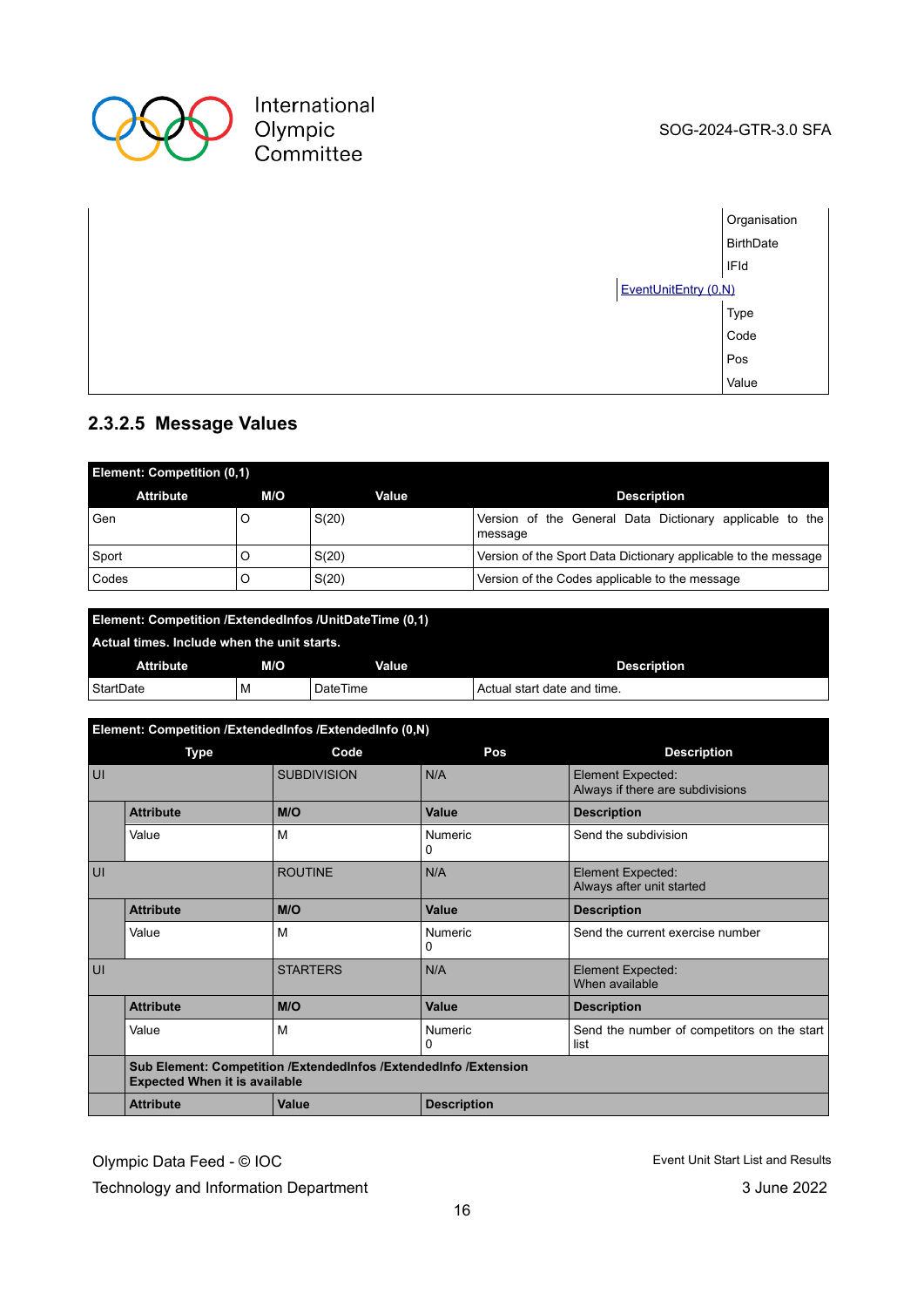

|    | Code             | <b>COMPLETE</b>       |                                                                                 |                                                                                                                |  |  |
|----|------------------|-----------------------|---------------------------------------------------------------------------------|----------------------------------------------------------------------------------------------------------------|--|--|
|    | Pos              | N/A                   | N/A                                                                             |                                                                                                                |  |  |
|    | Value            | <b>Numeric</b><br>##0 | Send the number of competitors whose event unit is completed<br>(includes IRMs) |                                                                                                                |  |  |
| UI |                  | LAST QUAL             | <b>Numeric</b><br>#0                                                            | Pos Description:<br>Send the rank of the competitor<br>Element Expected:<br>If applicable in qualifying phases |  |  |
|    | <b>Attribute</b> | M/O                   | <b>Value</b>                                                                    | <b>Description</b>                                                                                             |  |  |
|    | Value            | М                     | S(20)<br>without<br>zeros                                                       | leading Send the ID of the competitor currently in the<br>last qualifying place                                |  |  |

#### **Sample (General)**

<ExtendedInfos>

<ExtendedInfo Type="UI" Code="ROUTINE" Value="1" />

<ExtendedInfo Type="UI" Code="STARTERS" Value="16">

<Extension Code="COMPLETE" Value="10" />

</ExtendedInfo>

<ExtendedInfo Type="UI" Code="LAST\_QUAL" Pos ="8"= Value="3160015" />

</ExtendedInfos>

<span id="page-16-2"></span>

| Element: Competition /ExtendedInfos /SportDescription (0,1) |     |                 |                                                         |  |  |
|-------------------------------------------------------------|-----|-----------------|---------------------------------------------------------|--|--|
| <b>Sport Descriptions in Text.</b>                          |     |                 |                                                         |  |  |
| <b>Attribute</b>                                            | M/O | Value           | <b>Description</b>                                      |  |  |
| <b>DisciplineName</b>                                       | м   | S(40)           | Discipline ENG Description (not code) from Common Codes |  |  |
| EventName                                                   | м   | S(40)           | Event ENG Description (not code) from Common Codes.     |  |  |
| Gender                                                      | м   | CC @SportGender | Gender code for the event unit                          |  |  |
| SubEventName                                                | м   | S(40)           | EventUnit ENG Description (not code) from Common Codes  |  |  |

<span id="page-16-1"></span>

| Venue Names in Text. |     |               |                                                       |
|----------------------|-----|---------------|-------------------------------------------------------|
| <b>Attribute</b>     | M/O | Value         | <b>Description</b>                                    |
| Venue                | м   | CC @VenueCode | Venue Code                                            |
| VenueName            | м   | S(25)         | Venue ENG Description (not code) from Common Codes    |
| Location             | м   | CC @Location  | Location code                                         |
| LocationName         | м   | S(30)         | Location ENG Description (not code) from Common Codes |

<span id="page-16-0"></span>

| Element: Competition / Officials / Official (1,N) |     |                               |                                                                                                                       |
|---------------------------------------------------|-----|-------------------------------|-----------------------------------------------------------------------------------------------------------------------|
| <b>Attribute</b>                                  | M/O | Value                         | <b>Description</b>                                                                                                    |
| Code                                              | M   | S(20)<br>with<br>no<br>zeroes | leading   Official's code                                                                                             |
| Function                                          | M   | CC @ResultsFunction           | Official's function (example: referee, etc.).<br>Can be different from the function sent in the DT PARTIC<br>message. |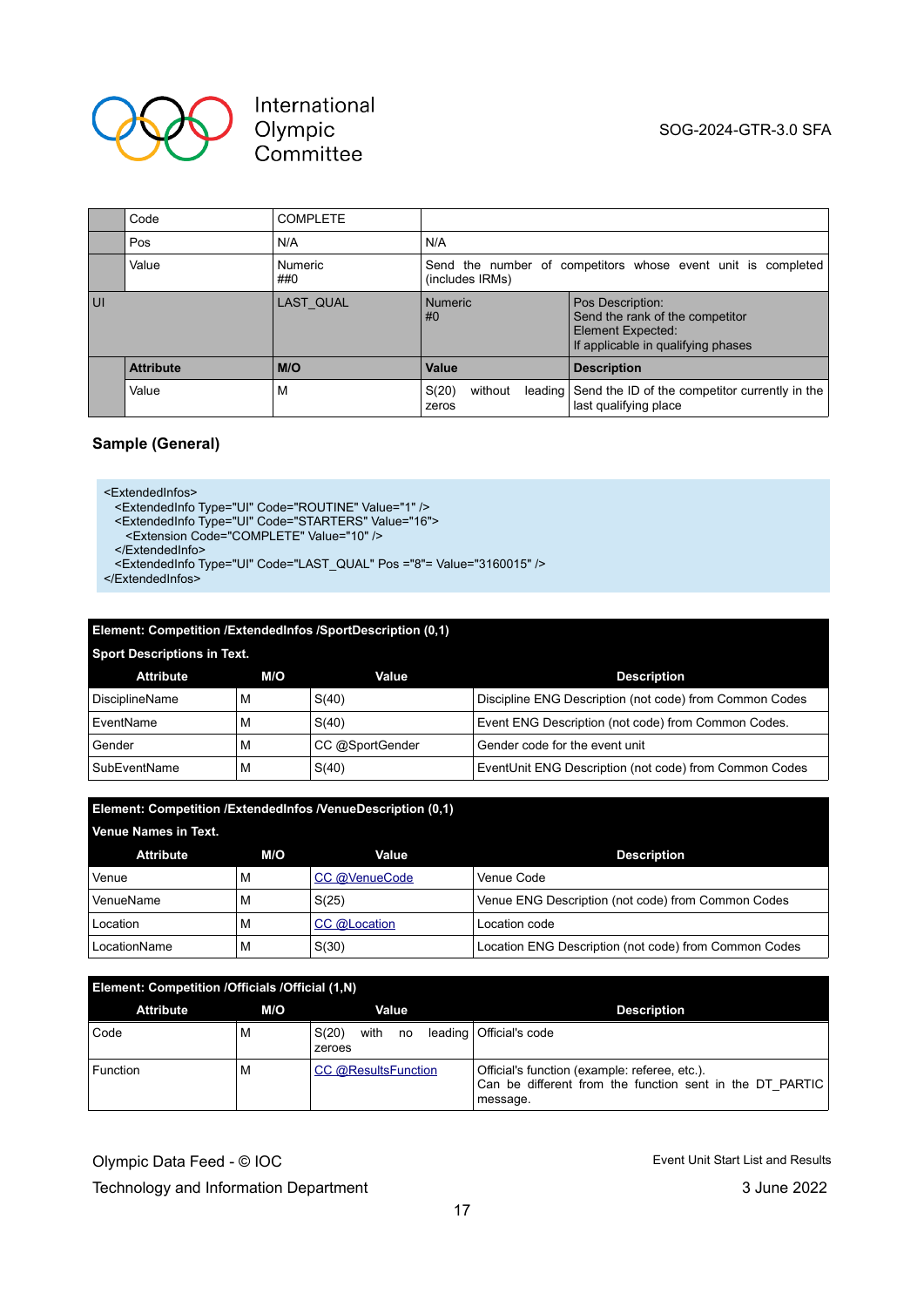

<span id="page-17-1"></span>

| Order                                                                                              | м   | Numeric<br>#0    | Order of the Officials                  |  |
|----------------------------------------------------------------------------------------------------|-----|------------------|-----------------------------------------|--|
| Element: Competition / Officials / Official / Description (1,1)<br>Officials extended information. |     |                  |                                         |  |
| <b>Attribute</b>                                                                                   | M/O | Value            | <b>Description</b>                      |  |
| GivenName                                                                                          | O   | S(25)            | Given name in WNPA format (mixed case)  |  |
| FamilyName                                                                                         | м   | S(25)            | Family name in WNPA format (mixed case) |  |
| Gender                                                                                             | м   | CC @PersonGender | Gender of the official                  |  |
| Organisation                                                                                       | M   | CC @Organisation | Official's organisation                 |  |

<span id="page-17-0"></span>

|           | Element: Competition /Officials /Official /ExtOfficial (0,N) |                  |              |                                                                                                       |
|-----------|--------------------------------------------------------------|------------------|--------------|-------------------------------------------------------------------------------------------------------|
|           | <b>Type</b>                                                  | Code             | Pos          | <b>Description</b>                                                                                    |
| <b>EO</b> |                                                              | <b>JURY TYPE</b> | N/A          | <b>Element Expected:</b><br>Always                                                                    |
|           | <b>Attribute</b>                                             | M/O              | Value        | <b>Description</b>                                                                                    |
|           | Value                                                        | M                | SC @JuryType | Indicates if the official is part of the Superior<br>Jury or Judging Panel.<br>Send appropriate code. |

#### **Sample (General)**

<Officials>

<Official Code="1165657" Function="PR" Order="1">

<Description GivenName="Yanick" FamilyName="Baldinotti" Organisation="FIG" Gender="M" /> <ExtOfficial Type="EO" Code="JURY\_TYPE" Value="SUPERIOR" />

</Official>

<Official Code="1155520" Function="ME" Order="2">

<Description GivenName="Joan" FamilyName="Smith" Organisation="FIG" Gender="F" />

<ExtOfficial Type="EO" Code="JURY\_TYPE" Value="SUPERIOR" />

</Official>

...

<Official Code="1174961" Function="CJP" Order="8">

- <Description GivenName="Bob" FamilyName="White" Organisation="USA" Gender="M" />
- <ExtOfficial Type="EO" Code="JURY\_TYPE" Value="JUDGE" />

</Official>

... </Officials>

<span id="page-17-2"></span>

| <b>Element: Competition / Result (1, N)</b> |     |                           |                                                                                                                                                                                                               |
|---------------------------------------------|-----|---------------------------|---------------------------------------------------------------------------------------------------------------------------------------------------------------------------------------------------------------|
| <b>Attribute</b>                            | M/O | Value                     | <b>Description</b>                                                                                                                                                                                            |
| Rank                                        | O   | Text                      | Rank of the competitor in the event unit. This attribute is<br>optional because the competitor could get an IRM.<br>Rank is not included if multiple groups are present in the phase<br>(non-Olympic events). |
| RankEqual                                   | O   | S(1)                      | Identifies if a rank has been equalled. Only send if applicable                                                                                                                                               |
| Result                                      | O   | <b>Numeric</b><br>##0.000 | Score of the unit                                                                                                                                                                                             |

Olympic Data Feed - © IOC **Example 2018** Event Unit Start List and Results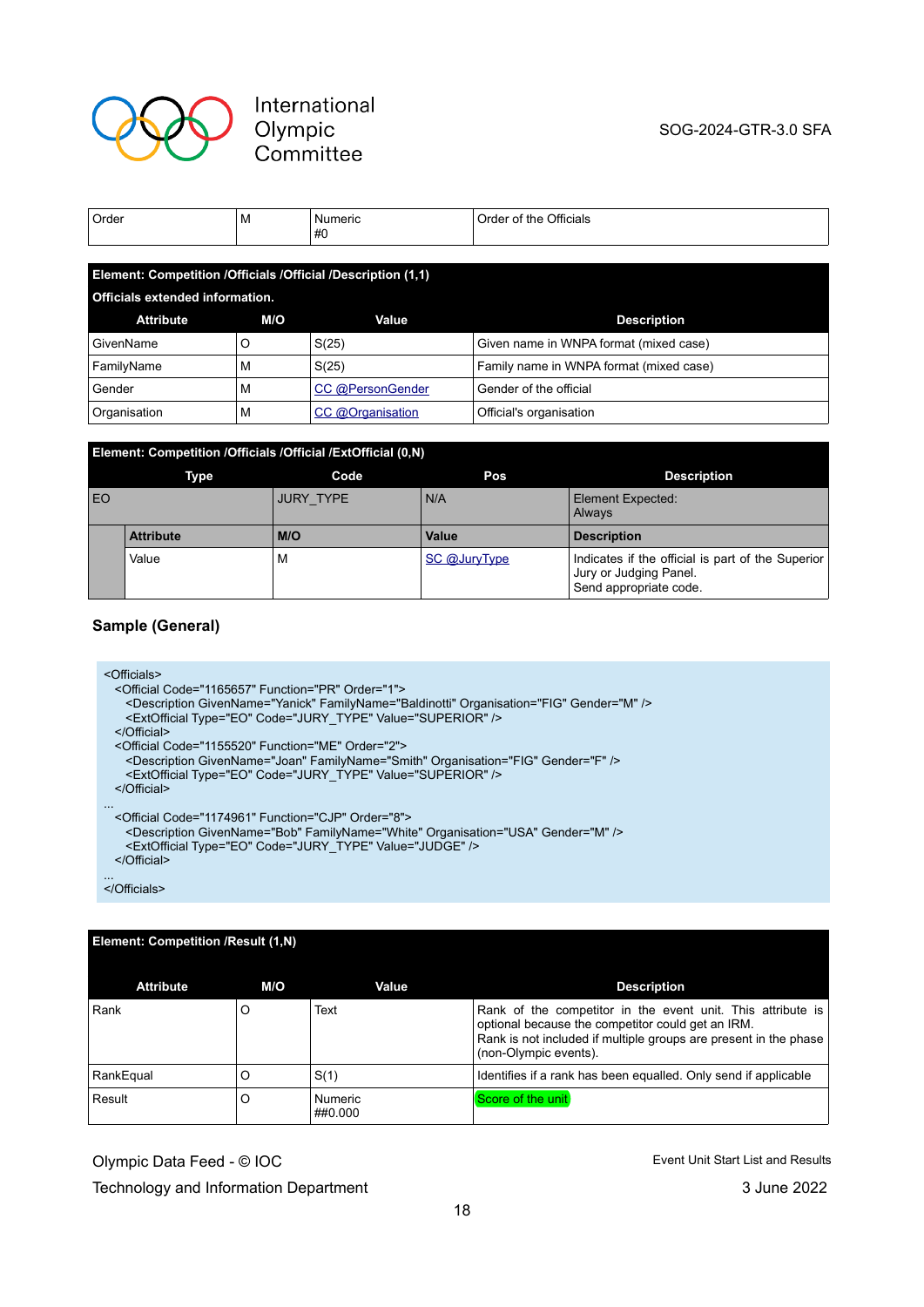

| <b>IRM</b>            | O | SC @IRM               | IRM for the particular event unit.<br>Send in the case @ResultType is IRM.                                                                                                                                                                                                                                                                                                                                                                                                     |
|-----------------------|---|-----------------------|--------------------------------------------------------------------------------------------------------------------------------------------------------------------------------------------------------------------------------------------------------------------------------------------------------------------------------------------------------------------------------------------------------------------------------------------------------------------------------|
| QualificationMark     | O | SC @QualificationMark | The code which gives an indication of the qualification of the<br>competitor for the next round of the competition. Send if<br>applicable.                                                                                                                                                                                                                                                                                                                                     |
| SortOrder             | M | <b>Numeric</b>        | Used to sort all the results of an event unit<br>Before the start of the competition it is the same as<br>StartSortOrder. After the competition has started it will consider<br>also the rank in the case the unit includes all rotations and the<br>Rank is included in the message.<br>During the event unit any sort order change from the initial<br>start list order for any competitor will be provided in this<br>attribute regardless the competitor is ranked or not. |
| <b>StartOrder</b>     | M | S(2)                  | Start order of the competitor in the start list, may be Rn for<br>reserves.                                                                                                                                                                                                                                                                                                                                                                                                    |
| <b>StartSortOrder</b> | м | <b>Numeric</b>        | Sort order of the competitors on the start list.                                                                                                                                                                                                                                                                                                                                                                                                                               |
| ResultType            | O | <b>SC @ResultType</b> | ResultType is used to describe the type of data $@$ Value, use<br>"NO SCORE" before the participant has a result.                                                                                                                                                                                                                                                                                                                                                              |

<span id="page-18-0"></span>

|           | Element: Competition /Result /ExtendedResults /ExtendedResult (1,N) |                                                                              |                                |                                                                                                                                                                                        |  |
|-----------|---------------------------------------------------------------------|------------------------------------------------------------------------------|--------------------------------|----------------------------------------------------------------------------------------------------------------------------------------------------------------------------------------|--|
|           | <b>Type</b>                                                         | Code                                                                         | Pos                            | <b>Description</b>                                                                                                                                                                     |  |
| <b>ER</b> |                                                                     | <b>ROUTINE</b>                                                               | <b>Numeric</b><br>$\Omega$     | Pos Description:<br>Send the exercise number. Always send even<br>if only one exercise<br>Element Expected:<br>Always                                                                  |  |
|           | <b>Attribute</b>                                                    | M/O                                                                          | Value                          | <b>Description</b>                                                                                                                                                                     |  |
|           | Value                                                               | $\circ$                                                                      | Numeric<br>#0.000<br>or $"$ -" | Total points for the exercise defined @Pos.<br>Send "-" if competitor does not attempt<br>second exercise.                                                                             |  |
|           | Value <sub>2</sub>                                                  | $\overline{O}$                                                               | S(4)                           | Send "BEST" if this is the best exercise in<br>qualification.                                                                                                                          |  |
|           | ValueType                                                           | M                                                                            | SC @ResultType                 | ValueType is used to describe the type of<br>data @Value, use "NO SCORE" before the<br>participant has a result and "NO_ATTEMPT"<br>if competitor does not attempt second<br>exercise. |  |
|           | <b>IRM</b>                                                          | O                                                                            | SC @IRM                        | Send appropriate IRM code if IRM at this<br>ExtendedResult                                                                                                                             |  |
|           | Rank                                                                | $\circ$                                                                      | <b>Numeric</b>                 | Send the rank of the competitor in the<br>exercise when @ValueType=POINTS.                                                                                                             |  |
|           | RankEqual                                                           | $\Omega$                                                                     | S(1)                           | Send Y where Rank at this specific<br>ExtendResult is equalled else not sent.                                                                                                          |  |
|           | SortOrder                                                           | $\circ$                                                                      | <b>Numeric</b>                 | Send the sort order equating to the rank but<br>also considering IRMs.                                                                                                                 |  |
|           | <b>Expected Always</b>                                              | Sub Element: Competition /Result /ExtendedResults /ExtendedResult /Extension |                                |                                                                                                                                                                                        |  |
|           | <b>Attribute</b>                                                    | Value                                                                        | <b>Description</b>             |                                                                                                                                                                                        |  |
|           | Code                                                                | <b>DIFFICULTY</b>                                                            |                                |                                                                                                                                                                                        |  |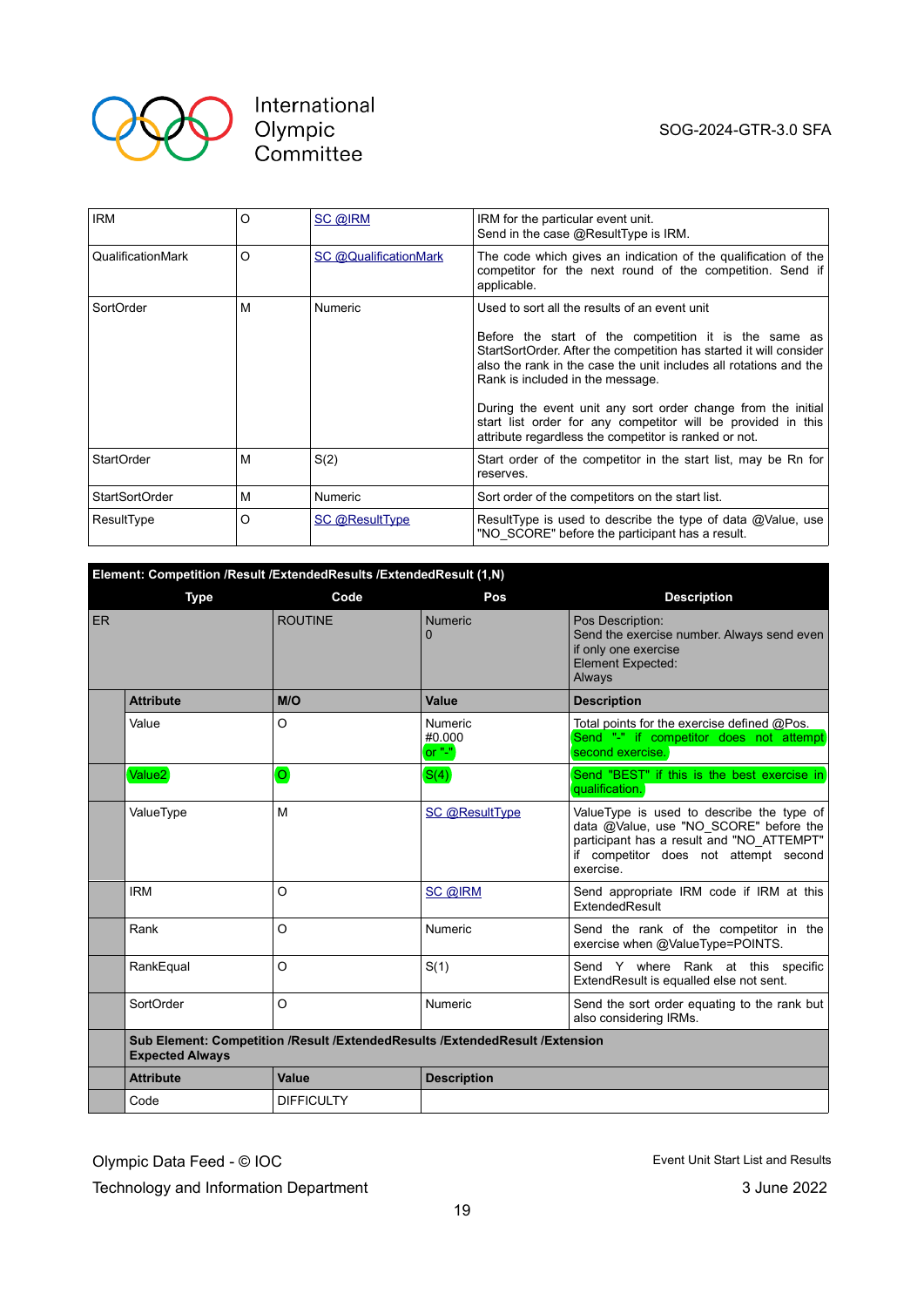

| Pos                                                                                                           | N/A                                                           | N/A                                                                                |
|---------------------------------------------------------------------------------------------------------------|---------------------------------------------------------------|------------------------------------------------------------------------------------|
| Value                                                                                                         | Numeric<br>#0.000                                             | Difficulty points                                                                  |
| Sub Element: Competition /Result /ExtendedResults /ExtendedResult /Extension<br><b>Expected If applicable</b> |                                                               |                                                                                    |
| <b>Attribute</b>                                                                                              | Value                                                         | <b>Description</b>                                                                 |
| Code                                                                                                          | <b>PENALTY</b>                                                |                                                                                    |
| Pos                                                                                                           | N/A                                                           | N/A                                                                                |
| Value                                                                                                         | Numeric<br>$-#0.000$                                          | <b>Penalty Points</b>                                                              |
| <b>Expected Always</b>                                                                                        |                                                               | Sub Element: Competition /Result /ExtendedResults /ExtendedResult /Extension       |
| <b>Attribute</b>                                                                                              | <b>Value</b>                                                  | <b>Description</b>                                                                 |
| Code                                                                                                          | <b>EXECUTION</b>                                              |                                                                                    |
| Pos                                                                                                           | N/A                                                           | N/A                                                                                |
| Value                                                                                                         | Numeric<br>#0.000                                             | <b>Execution Points</b>                                                            |
|                                                                                                               | Expected Only in the case of inquiry for the difficulty score | Sub Element: Competition /Result /ExtendedResults /ExtendedResult /Extension       |
|                                                                                                               |                                                               |                                                                                    |
| <b>Attribute</b>                                                                                              | <b>Value</b>                                                  | <b>Description</b>                                                                 |
| Code                                                                                                          | <b>INQUIRY</b>                                                |                                                                                    |
| Pos                                                                                                           | N/A                                                           | N/A                                                                                |
| Value                                                                                                         | SC @Inquiry                                                   | Send inquiry code                                                                  |
| <b>Expected If applicable</b>                                                                                 |                                                               | Sub Element: Competition / Result / Extended Results / Extended Result / Extension |
| <b>Attribute</b>                                                                                              | <b>Value</b>                                                  | <b>Description</b>                                                                 |
| Code                                                                                                          | HOR DISPLACE                                                  |                                                                                    |
| Pos                                                                                                           | N/A                                                           | N/A                                                                                |
| Value                                                                                                         | <b>Numeric</b><br>#0.000                                      | Horizontal Displacement                                                            |
| <b>Expected Always</b>                                                                                        |                                                               | Sub Element: Competition /Result /ExtendedResults /ExtendedResult /Extension       |
| <b>Attribute</b>                                                                                              | Value                                                         | <b>Description</b>                                                                 |
| Code                                                                                                          | <b>TIME</b>                                                   |                                                                                    |
| Pos                                                                                                           | N/A                                                           | N/A                                                                                |

 **Sample (General)**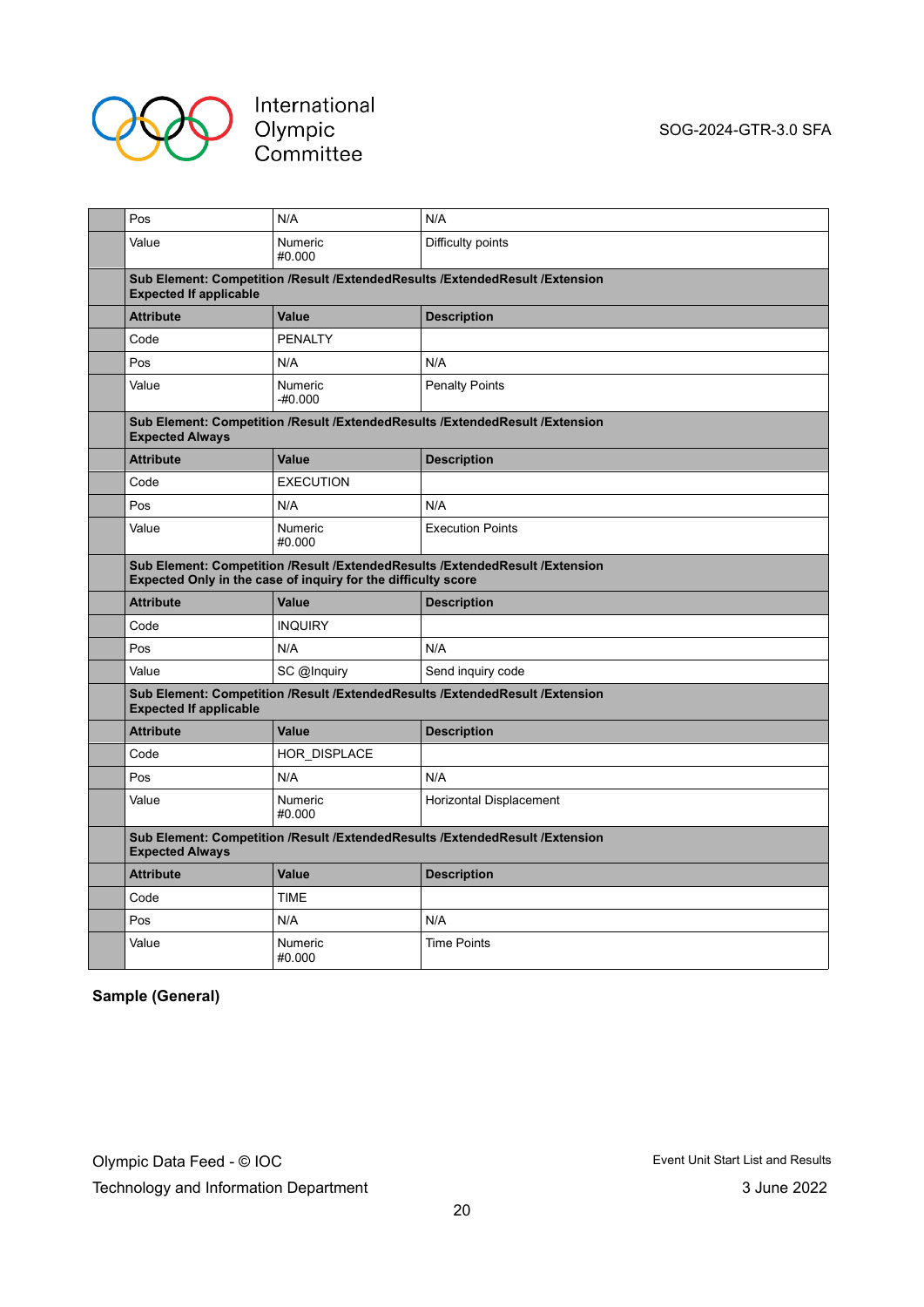

<Result Rank="1" ResultType="POINTS" Result="112.895" QualificationMark="Q" SortOrder="1">

- <ExtendedResults>
	- <ExtendedResult Type="ER" Code="ROUTINE" Pos="1" Value="51.160" ValueType="SCORE" Rank="1" SortOrder="1" > <Extension Code="DIFFICULTY" Value="3.400" />
	- <Extension Code="EXECUTION" Value="29.200" />
	- <Extension Code="HOR\_DISPLACE" Value="1.200" />
	- <Extension Code="TIME" Value="18.560" />
	- </ExtendedResult>
	- <ExtendedResult Type="ER" Code="ROUTINE" Pos="2" Value="61.735" ValueType="SCORE" Rank="2" SortOrder="2" > <Extension Code="DIFFICULTY" Value="17.100" />
		- <Extension Code="EXECUTION" Value="26.700" />
		- <Extension Code="HOR\_DISPLACE" Value="2.200" />
		- <Extension Code="TIME" Value="17.935" />

</ExtendedResult>

#### <span id="page-20-2"></span>**Element: Competition /Result /Competitor (1,1)**

#### **Competitor related to the result of one event unit.**

| <b>Attribute</b> | M/O | Value                         | <b>Description</b>        |
|------------------|-----|-------------------------------|---------------------------|
| Code             | M   | S(20)<br>with<br>no<br>zeroes | leading   Competitor's ID |
| Type             | м   | S(1)                          | A for athlete             |
| <b>Bib</b>       | Ő   | S(4)                          | Bib number                |
| Organisation     | Ô   | CC @Organisation              | Competitor's organisation |

<span id="page-20-1"></span>

| <b>Element: Competition /Result /Competitor /Composition /Athlete (0.N)</b> |     |                               |                                |
|-----------------------------------------------------------------------------|-----|-------------------------------|--------------------------------|
| <b>Attribute</b>                                                            | M/O | Value                         | <b>Description</b>             |
| Code                                                                        | M   | S(20)<br>with<br>no<br>zeroes | leading   Athlete's ID.        |
| Order                                                                       | M   | <b>Numeric</b><br>0           | as the competitor is type="A". |
| <b>Bib</b>                                                                  | O   | S(4)                          | Athlete's competitor number.   |

<span id="page-20-0"></span>**Element: Competition /Result /Competitor /Composition /Athlete /Description (1,1)**

| Athletes extended information. |     |                  |                                                                            |  |
|--------------------------------|-----|------------------|----------------------------------------------------------------------------|--|
| <b>Attribute</b>               | M/O | Value            | <b>Description</b>                                                         |  |
| GivenName                      | O   | S(25)            | Given name in WNPA format (mixed case)                                     |  |
| FamilyName                     | м   | S(25)            | Family name in WNPA format (mixed case)                                    |  |
| Gender                         | м   | CC @PersonGender | Gender of the athlete                                                      |  |
| Organisation                   | М   | CC @Organisation | Athletes' organisation                                                     |  |
| <b>BirthDate</b>               | O   | Date             | Birth date (example: YYYY-MM-DD). Must include if the data is<br>available |  |
| IFId                           | O   | S(16)            | International Federation ID                                                |  |

<span id="page-20-3"></span>**Element: Competition /Result /Competitor /Composition /Athlete /EventUnitEntry (0,N) Individual athletes entry information.**

Olympic Data Feed - © IOC **Event Unit Start List and Results** Technology and Information Department 3 June 2022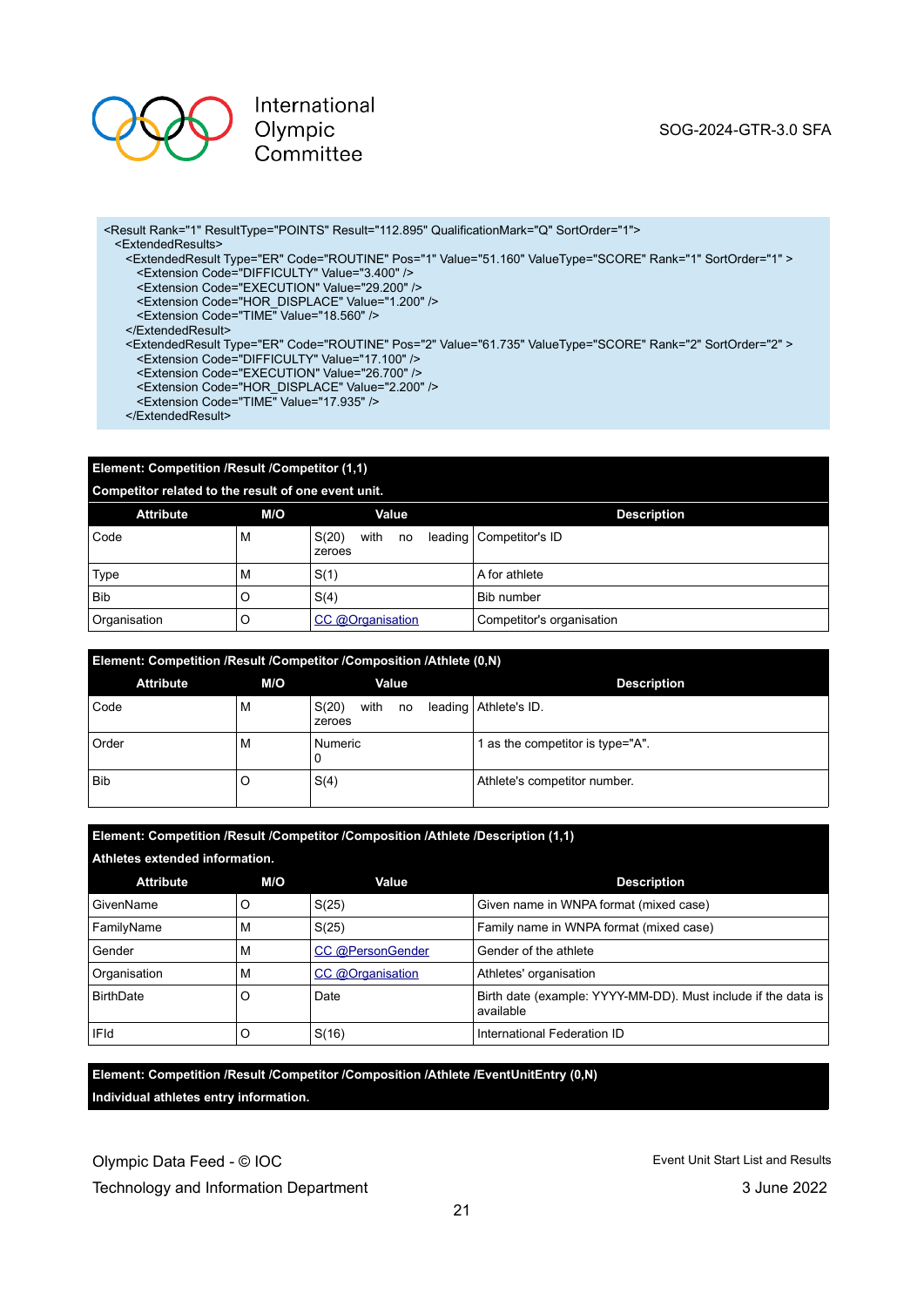

|            | Type             | Code           | Pos          | <b>Description</b>                                    |
|------------|------------------|----------------|--------------|-------------------------------------------------------|
| <b>EUE</b> |                  | <b>RESERVE</b> | N/A          | <b>Element Expected:</b><br>When applicable           |
|            | <b>Attribute</b> | M/O            | <b>Value</b> | <b>Description</b>                                    |
|            | Value            | м              | S(1)         | Send Y if the athlete is reserve else do not<br>send. |

#### **Sample (General)**

<EventUnitEntry Type="EUE" Code="RESERVE" Value="Y" />

## <span id="page-21-0"></span>**2.3.2.6 Message Sort**

Sort by Result @SortOrder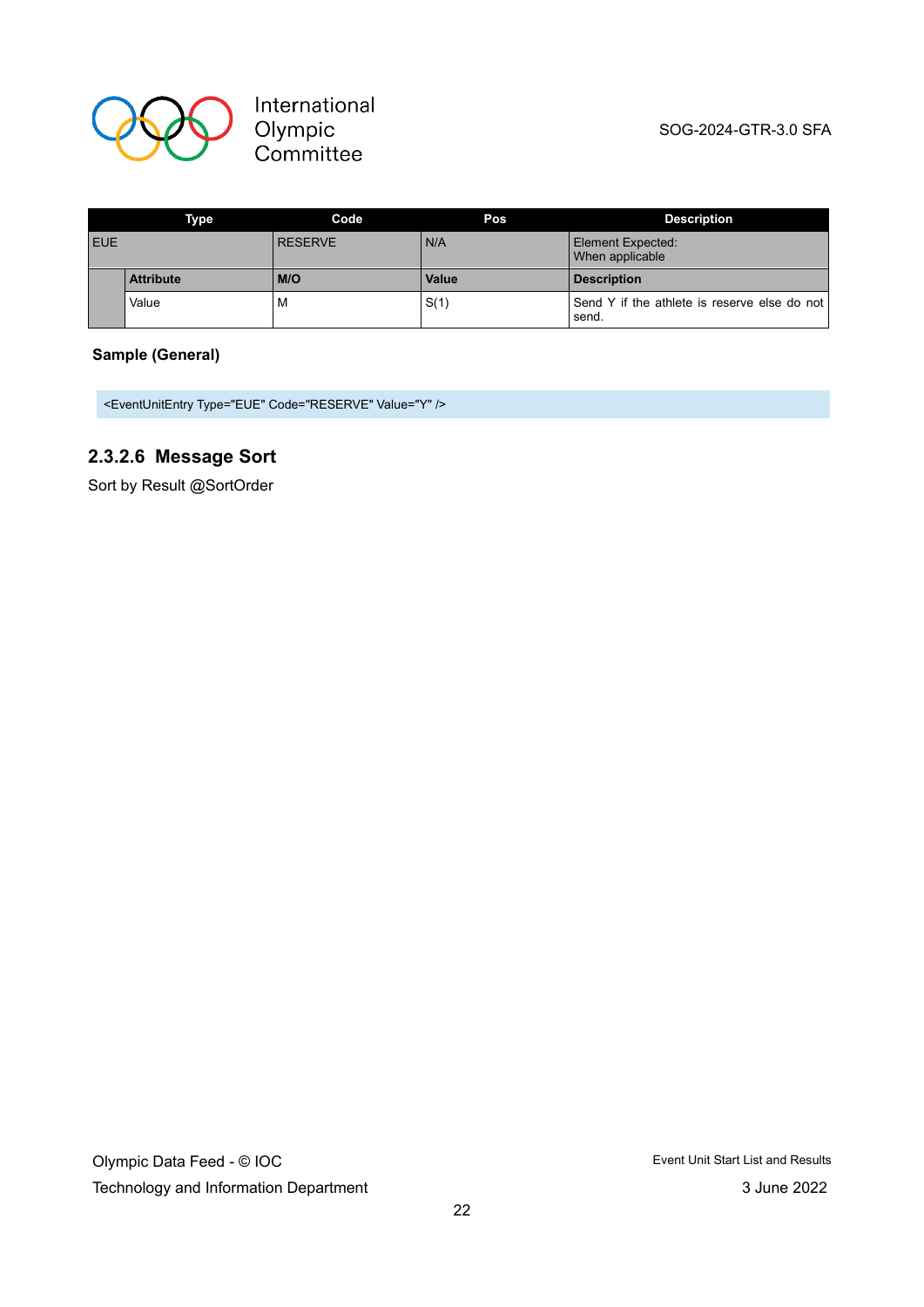## <span id="page-22-4"></span>**2.3.3 Current Information**

#### <span id="page-22-3"></span>**2.3.3.1 Description**

The Current message is a message containing the current information in a competition which is live. The message is used to send the latest applicable information.

#### <span id="page-22-2"></span>**2.3.3.2 Header Values**

The following table describes the message header attributes. **Attribute Value Comment**

| Attribute              | value                          | Comment                                                                                                                                                                         |
|------------------------|--------------------------------|---------------------------------------------------------------------------------------------------------------------------------------------------------------------------------|
| CompetitionCode        | CC @Competition                | Unique ID for competition                                                                                                                                                       |
| DocumentCode           | CC @Unit                       | Full RSC of the unit                                                                                                                                                            |
| <b>DocumentSubcode</b> | N/A                            | N/A                                                                                                                                                                             |
| DocumentType           | DT CURRENT                     | Current message                                                                                                                                                                 |
| DocumentSubtype        | N/A                            | N/A                                                                                                                                                                             |
| Version                | 1.1V                           | Version number associated to the message's content. Ascending<br>number                                                                                                         |
| FeedFlag               | "P" - Production<br>"T" - Test | Test message or production message.                                                                                                                                             |
| Date                   | Date                           | Date when the message is generated, expressed in the local time zone<br>where the message was produced.                                                                         |
| Time                   | Time                           | Time up to milliseconds when the message is generated, expressed in<br>the local time zone where the message was produced.                                                      |
| LogicalDate            | Date                           | Logical Date of events. This is the same as the physical day except<br>when the unit or message transmission extends after midnight.<br>See full explanation in ODF Foundation. |
| Source                 | <b>SC</b> @Source              | Code indicating the system which generated the message.                                                                                                                         |

#### <span id="page-22-1"></span>**2.3.3.3 Trigger and Frequency**

\* After every competitor completes an exercise and the score is available or a new competitor starts an exercise.

\* If there is no previous competitor in the session then send (with one competitor as next) when the unit ScheduleStatus becomes GETTING\_READY.

Up to a maximum of three competitors are sent in any message. These competitors are the one most recently completed an apparatus in the rotation (@Stage = LAST) the current or waiting score competitor (@Stage = CURRENT or WAITING) and the competitor next to start (@Stage = NEXT).

#### <span id="page-22-0"></span>**2.3.3.4 Message Structure**

The following table defines the structure of the message.

| __<br>Level 1     | Level 2 | Level 3 | ____<br>Level 4 | Level 5 | Level 6 | Level 7 |
|-------------------|---------|---------|-----------------|---------|---------|---------|
| Competition (0.1) |         |         |                 |         |         |         |
|                   | Gen     |         |                 |         |         |         |
|                   | Sport   |         |                 |         |         |         |

Olympic Data Feed - © IOC Current Information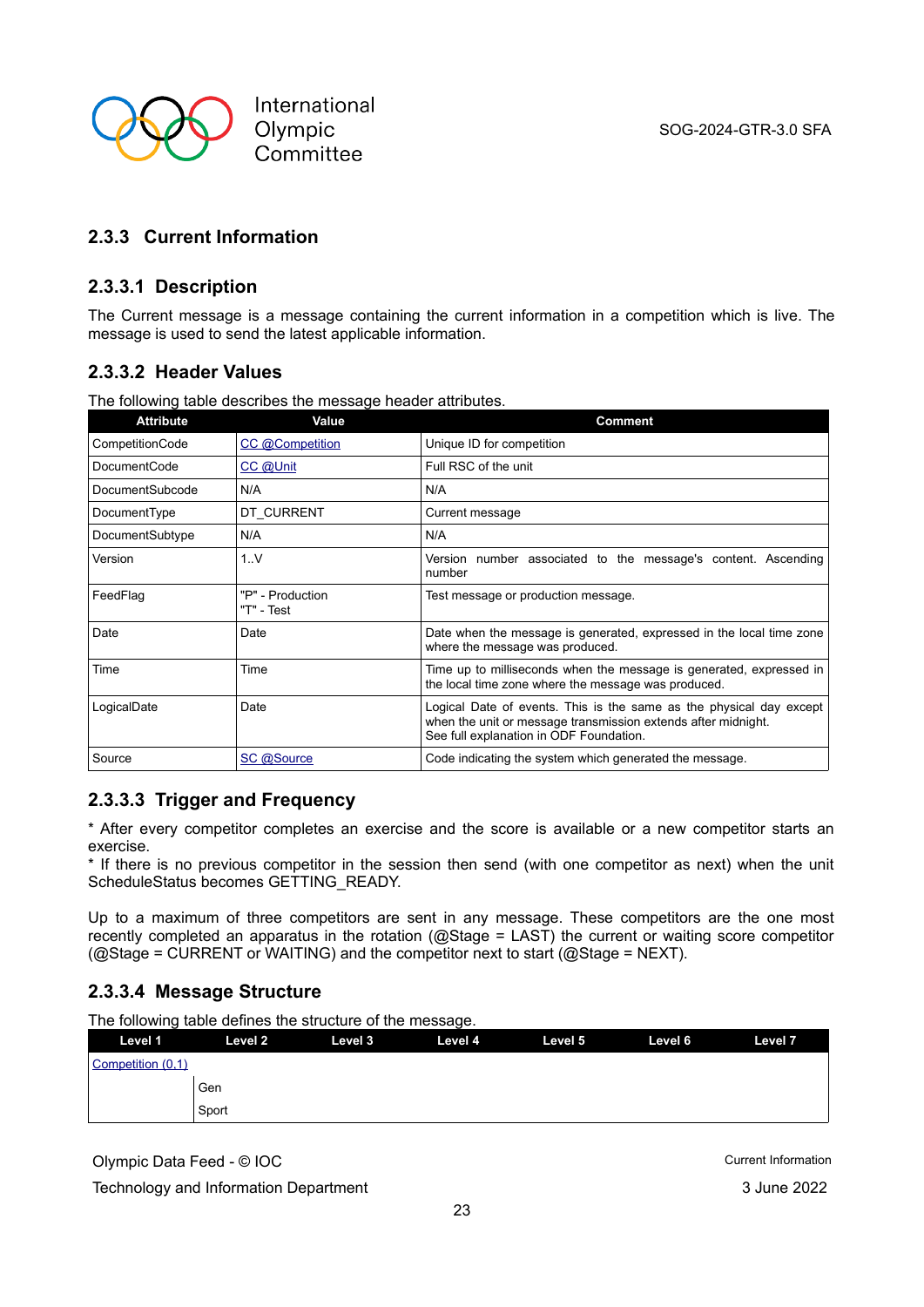

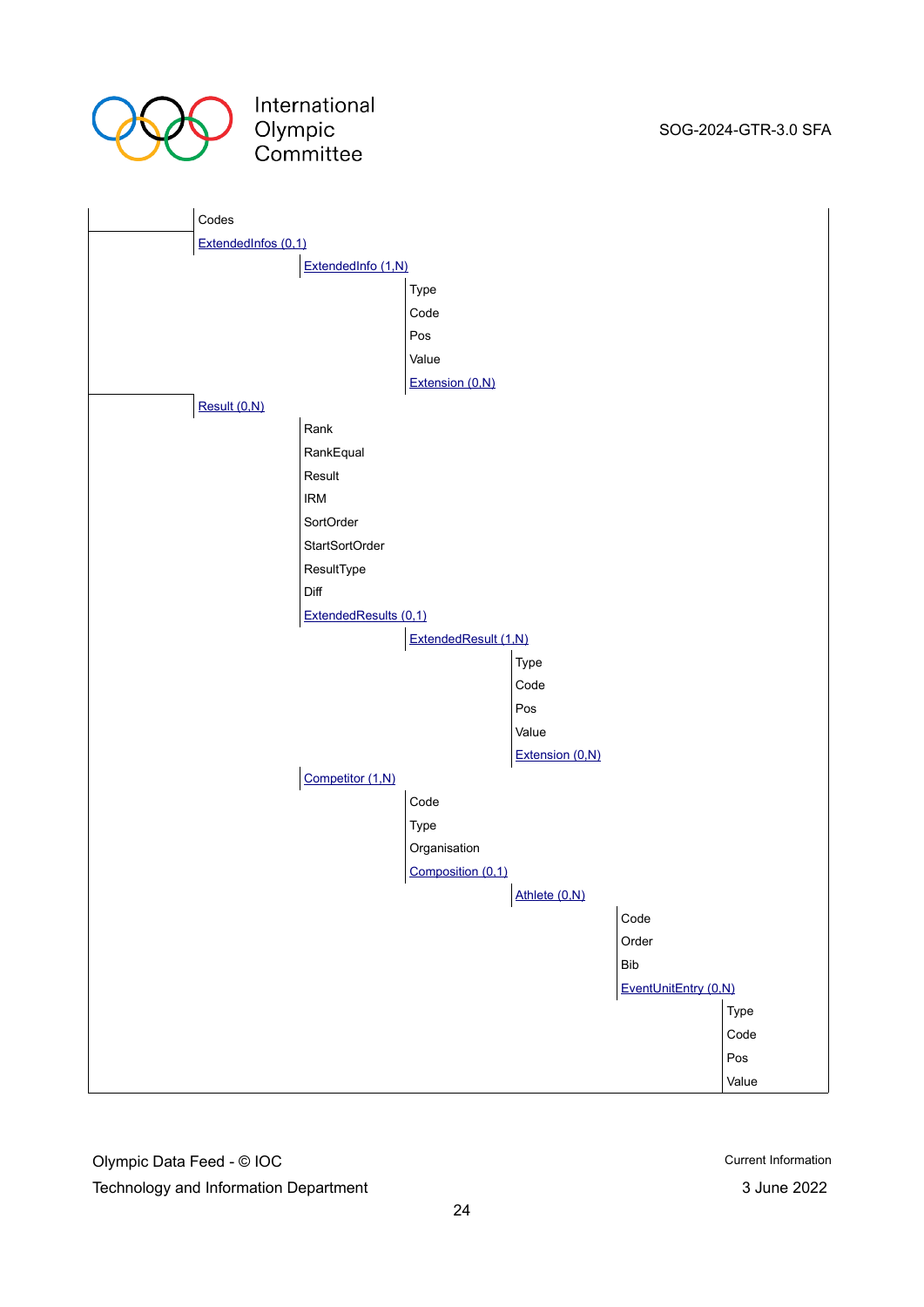

## <span id="page-24-0"></span>**2.3.3.5 Message Values**

<span id="page-24-1"></span>

| <b>Element: Competition (0,1)</b> |     |       |                                                                     |  |  |  |
|-----------------------------------|-----|-------|---------------------------------------------------------------------|--|--|--|
| <b>Attribute</b>                  | M/O | Value | <b>Description</b>                                                  |  |  |  |
| Gen                               |     | S(20) | Version of the General Data Dictionary applicable to the<br>message |  |  |  |
| Sport                             |     | S(20) | Version of the Sport Data Dictionary applicable to the message      |  |  |  |
| Codes                             |     | S(20) | Version of the Codes applicable to the message                      |  |  |  |

<span id="page-24-3"></span>

|   | Element: Competition /ExtendedInfos /ExtendedInfo (1,N)                                    |                |                                  |                                    |  |  |
|---|--------------------------------------------------------------------------------------------|----------------|----------------------------------|------------------------------------|--|--|
|   | Type                                                                                       | Code           | Pos                              | <b>Description</b>                 |  |  |
| U |                                                                                            | <b>PHASE</b>   | N/A                              | <b>Element Expected:</b><br>Always |  |  |
|   | <b>Attribute</b>                                                                           | M/O            | Value                            | <b>Description</b>                 |  |  |
|   | Value                                                                                      | м              | String                           | Send phase RSC (34)                |  |  |
|   | Sub Element: Competition /ExtendedInfos /ExtendedInfo /Extension<br><b>Expected Always</b> |                |                                  |                                    |  |  |
|   | <b>Attribute</b>                                                                           | Value          | <b>Description</b>               |                                    |  |  |
|   | Code                                                                                       | <b>ROUTINE</b> |                                  |                                    |  |  |
|   | Pos                                                                                        | N/A            | N/A                              |                                    |  |  |
|   | Value                                                                                      | Numeric<br>#0  | Send the current exercise number |                                    |  |  |

#### **Sample (Qualification)**

<ExtendedInfos>

<ExtendedInfo Type="UI" Code="PHASE" Value=" GTRM1TRA--------------QUAL--------" >

<Extension Code="ROUTINE" Value="1"/>

</ExtendedInfo>

</ExtendedInfos>

<span id="page-24-2"></span>

| Element: Competition /Result (0,N) |     |                          |                                                                                                                                |  |  |  |
|------------------------------------|-----|--------------------------|--------------------------------------------------------------------------------------------------------------------------------|--|--|--|
| <b>Attribute</b>                   | M/O | Value                    | <b>Description</b>                                                                                                             |  |  |  |
| Rank                               | O   | <b>Numeric</b>           | Rank of the competitor in the exercise. This attribute is optional<br>because the competitor could get an invalid result mark. |  |  |  |
| RankEqual                          | O   | S(1)                     | Identifies if a rank has been equalled. Only "Y" send if<br>applicable else do not send                                        |  |  |  |
| Result                             | O   | <b>Numeric</b><br>#0.000 | Score in the exercise                                                                                                          |  |  |  |
| <b>IRM</b>                         | O   | SC @IRM                  | IRM for the exercise<br>Send just in the case @ResultType is IRM                                                               |  |  |  |
| SortOrder                          | м   | <b>Numeric</b>           | This attribute is a sequential number with the start order of the<br>competitors in the unit.                                  |  |  |  |
| <b>StartSortOrder</b>              | м   | <b>Numeric</b>           | Sort order of the competitors on the start list.                                                                               |  |  |  |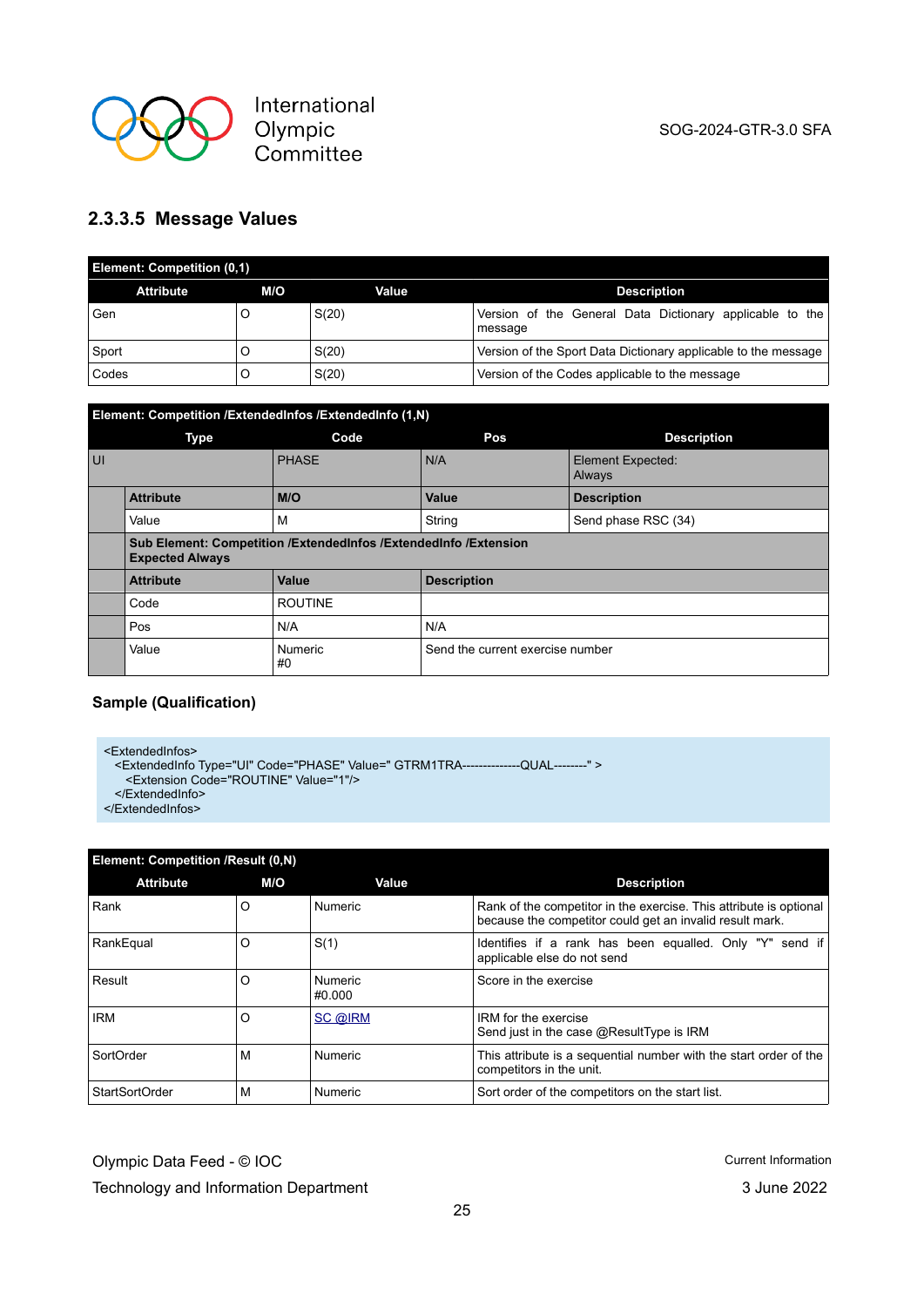

| ResultType | SC @ResultType    | ResultType is used to describe the type of data @Value or in<br>case of IRM, use "NO SCORE" before the participant has a<br>result. |
|------------|-------------------|-------------------------------------------------------------------------------------------------------------------------------------|
| Diff       | Numeric<br>#0.000 | Points behind leader. Send 0.000 for the leader.                                                                                    |

<span id="page-25-0"></span>

|                                | Element: Competition /Result /ExtendedResults /ExtendedResult (1,N) |                                                                                                                                                                                  |                                                                                                                                                                                     |                                           |  |
|--------------------------------|---------------------------------------------------------------------|----------------------------------------------------------------------------------------------------------------------------------------------------------------------------------|-------------------------------------------------------------------------------------------------------------------------------------------------------------------------------------|-------------------------------------------|--|
|                                | <b>Type</b>                                                         | Code                                                                                                                                                                             | Pos                                                                                                                                                                                 | <b>Description</b>                        |  |
| ER                             |                                                                     | STAGE                                                                                                                                                                            | N/A                                                                                                                                                                                 | <b>Element Expected:</b><br>Always        |  |
|                                | <b>Attribute</b>                                                    | M/O                                                                                                                                                                              | <b>Value</b>                                                                                                                                                                        | <b>Description</b>                        |  |
|                                | Value                                                               | M                                                                                                                                                                                | SC @Stage                                                                                                                                                                           | Send applicable code                      |  |
|                                |                                                                     | Sub Element: Competition /Result /ExtendedResults /ExtendedResult /Extension<br>Expected During both exercises of qualification and in finals for all STAGE options except LAST. |                                                                                                                                                                                     |                                           |  |
|                                | <b>Attribute</b>                                                    | Value                                                                                                                                                                            | <b>Description</b>                                                                                                                                                                  |                                           |  |
|                                | Code                                                                | <b>NEED</b>                                                                                                                                                                      |                                                                                                                                                                                     |                                           |  |
| Pos<br>Numeric<br>$\mathbf{0}$ |                                                                     | Number for ranks 1, 2, 3, 8<br>8 is only sent in qualification.                                                                                                                  |                                                                                                                                                                                     |                                           |  |
|                                | Value                                                               | String                                                                                                                                                                           | Score (with format #0.000) needed to reach or maintain the rank related<br>to @Pos<br>Send "-" if the competitor is already ranked at this rank or higher and<br>cannot drop lower. |                                           |  |
| <b>ER</b>                      |                                                                     | <b>PENALTY</b>                                                                                                                                                                   | N/A                                                                                                                                                                                 | <b>Element Expected:</b><br>If applicable |  |
|                                | <b>Attribute</b>                                                    | M/O                                                                                                                                                                              | <b>Value</b>                                                                                                                                                                        | <b>Description</b>                        |  |
|                                | Value                                                               | M                                                                                                                                                                                | Numeric<br>$-#0.000$                                                                                                                                                                | <b>Penalty Points</b>                     |  |
| ER.                            |                                                                     | <b>DIFFICULTY</b>                                                                                                                                                                | N/A                                                                                                                                                                                 | <b>Element Expected:</b><br>IF applicable |  |
|                                | <b>Attribute</b>                                                    | M/O                                                                                                                                                                              | <b>Value</b>                                                                                                                                                                        | <b>Description</b>                        |  |
|                                | Value                                                               | M                                                                                                                                                                                | <b>Numeric</b><br>#0.000                                                                                                                                                            | <b>Difficulty Points</b>                  |  |
| ER.                            |                                                                     | <b>EXECUTION</b>                                                                                                                                                                 | N/A                                                                                                                                                                                 | <b>Element Expected:</b><br>Always        |  |
|                                | <b>Attribute</b>                                                    | M/O                                                                                                                                                                              | <b>Value</b>                                                                                                                                                                        | <b>Description</b>                        |  |
|                                | Value                                                               | M                                                                                                                                                                                | <b>Numeric</b><br>#0.000                                                                                                                                                            | <b>Execution Points</b>                   |  |
| <b>ER</b>                      |                                                                     | HOR_DISPLACE                                                                                                                                                                     | N/A                                                                                                                                                                                 | <b>Element Expected:</b><br>If applicable |  |
|                                | <b>Attribute</b>                                                    | M/O                                                                                                                                                                              | <b>Value</b>                                                                                                                                                                        | <b>Description</b>                        |  |
|                                | Value                                                               | M                                                                                                                                                                                | Numeric<br>#0.000                                                                                                                                                                   | Horizontal Displacement                   |  |
| <b>ER</b>                      |                                                                     | <b>TIME</b>                                                                                                                                                                      | N/A                                                                                                                                                                                 | <b>Element Expected:</b><br>Always        |  |
|                                | <b>Attribute</b>                                                    | M/O                                                                                                                                                                              | <b>Value</b>                                                                                                                                                                        | <b>Description</b>                        |  |
|                                | Value                                                               | M                                                                                                                                                                                | Numeric                                                                                                                                                                             | <b>Time Points</b>                        |  |

Olympic Data Feed - © IOC Current Information Technology and Information Department 3 June 2022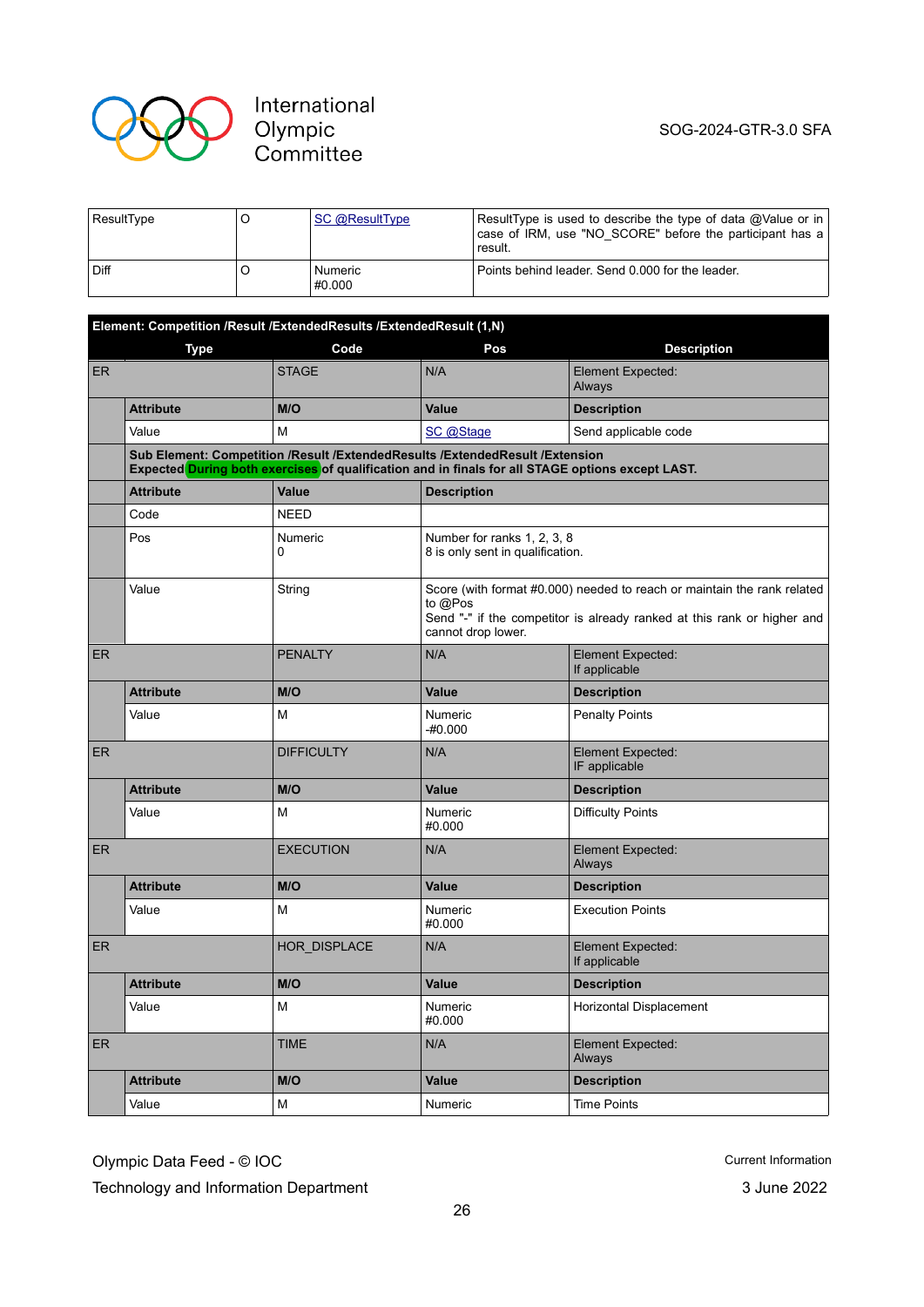

#### SOG-2024-GTR-3.0 SFA

|    |                  |                | #0.000       |                                                                                     |
|----|------------------|----------------|--------------|-------------------------------------------------------------------------------------|
| ER |                  | <b>INQUIRY</b> | N/A          | <b>Element Expected:</b><br>Only in the case of inquiry for the difficulty<br>score |
|    | <b>Attribute</b> | M/O            | <b>Value</b> | <b>Description</b>                                                                  |
|    | Value            | М              | SC @Inquiry  | Send inquiry code if applicable                                                     |

#### **Sample (General)**

<Result ResultType="POINTS" Result="18.537" Rank="5" SortOrder="5" > <ExtendedResults>

- <ExtendedResult Type="ER" Code="STAGE" Value="LAST" />
- <ExtendedResult Type="ER" Code="DIFFICULTY" Value="10.000" />
- <ExtendedResult Type="ER" Code="EXECUTION" Value="9.325" />
- <ExtendedResult Type="ER" Code="HOR\_DISPLACE" Value="1.200" />
- </ExtendedResults>

#### <span id="page-26-3"></span>**Element: Competition /Result /Competitor (1,N)**

| Competitor related to the result of one event unit. |  |
|-----------------------------------------------------|--|

| <b>Attribute</b> | M/O | Value                         | <b>Description</b>        |  |  |
|------------------|-----|-------------------------------|---------------------------|--|--|
| Code             | М   | S(20)<br>with<br>no<br>zeroes | leading   Competitor's ID |  |  |
| Type             | M   | S(1)                          | A for athlete             |  |  |
| Organisation     | M   | CC @Organisation              | Competitor's organisation |  |  |

<span id="page-26-2"></span>

| <b>Element: Competition /Result /Competitor /Composition /Athlete (0,N)</b> |     |                               |                           |  |  |
|-----------------------------------------------------------------------------|-----|-------------------------------|---------------------------|--|--|
| <b>Attribute</b>                                                            | M/O | Value                         | <b>Description</b>        |  |  |
| Code                                                                        | M   | S(20)<br>with<br>no<br>zeroes | leading   Athletes ID     |  |  |
| Order                                                                       | м   | <b>Numeric</b>                | 1 as competitor type="A". |  |  |
| <b>Bib</b>                                                                  |     | S(4)                          | Bib number                |  |  |

<span id="page-26-1"></span>

|            | Element: Competition /Result /Competitor /Composition /Athlete /EventUnitEntry (0,N) |             |       |                                            |  |  |  |  |
|------------|--------------------------------------------------------------------------------------|-------------|-------|--------------------------------------------|--|--|--|--|
|            | Individual athlete's entry information.                                              |             |       |                                            |  |  |  |  |
|            | Pos<br><b>Description</b><br>Code<br>Type                                            |             |       |                                            |  |  |  |  |
| <b>EUE</b> |                                                                                      | <b>IFID</b> | N/A   | <b>Element Expected:</b><br>When available |  |  |  |  |
|            | <b>Attribute</b>                                                                     | M/O         | Value | <b>Description</b>                         |  |  |  |  |
|            | Value                                                                                | M           | S(16) | IF ID of the athlete                       |  |  |  |  |

#### <span id="page-26-0"></span>**2.3.3.6 Message Sort**

Sort by Result @SortOrder.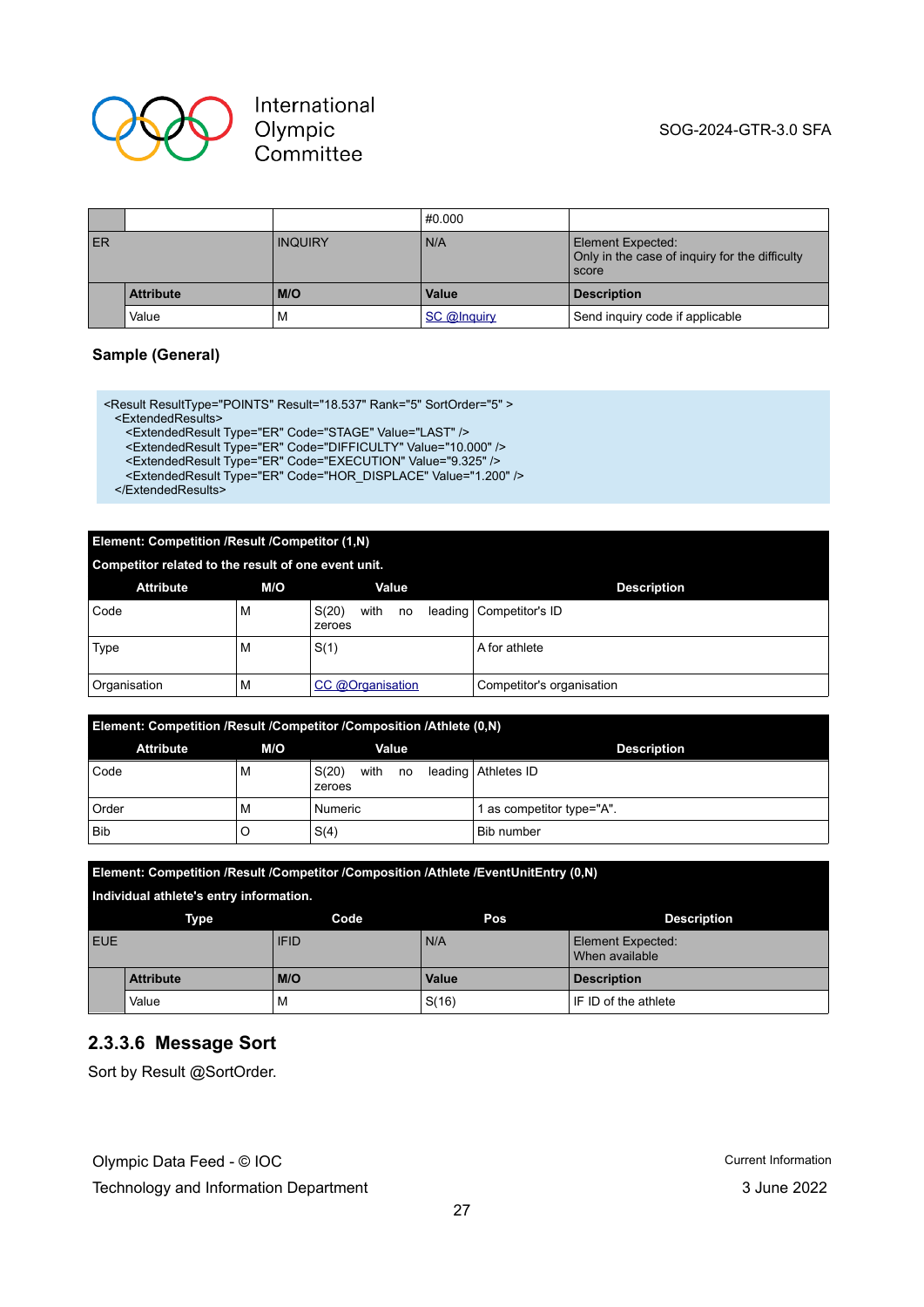## <span id="page-27-4"></span>**2.3.4 Event Final Ranking**

#### <span id="page-27-3"></span>**2.3.4.1 Description**

The event final ranking is a message containing the final results and ranking at the completion of one particular event.

The final ranking message is a generic message for all sports, including the full event final result for all competitors who were either ranked, got an Invalid Rank Mark (disqualified, etc.), or both.

#### <span id="page-27-2"></span>**2.3.4.2 Header Values**

The following table describes the message header attributes.

| <b>Attribute</b>    | Value                          | <b>Comment</b>                                                                                                                                                                  |  |  |  |
|---------------------|--------------------------------|---------------------------------------------------------------------------------------------------------------------------------------------------------------------------------|--|--|--|
| CompetitionCode     | CC @Competition                | Unique ID for competition                                                                                                                                                       |  |  |  |
| DocumentCode        | CC @Event                      | Full RSC of the Event                                                                                                                                                           |  |  |  |
| DocumentType        | DT RANKING                     | Event Final ranking message                                                                                                                                                     |  |  |  |
| Version             | 1.1V                           | Version number associated to the message's content. Ascending<br>number                                                                                                         |  |  |  |
| <b>ResultStatus</b> | CC @ResultStatus               | Result status, indicates whether the data is official or partial.<br><b>PARTIAL</b><br><b>OFFICIAL</b>                                                                          |  |  |  |
| FeedFlag            | "P" - Production<br>"T" - Test | Test message or production message.                                                                                                                                             |  |  |  |
| Date                | Date                           | Date when the message is generated, expressed in the local time zone<br>where the message was produced.                                                                         |  |  |  |
| Time                | Time                           | Time up to milliseconds when the message is generated, expressed in<br>the local time zone where the message was produced.                                                      |  |  |  |
| LogicalDate         | Date                           | Logical Date of events. This is the same as the physical day except<br>when the unit or message transmission extends after midnight.<br>See full explanation in ODF Foundation. |  |  |  |
| Source              | SC @Source                     | Code indicating the system which generated the message.                                                                                                                         |  |  |  |

#### <span id="page-27-1"></span>**2.3.4.3 Trigger and Frequency**

This message is only triggered after a unit which affects the final ranking is official and that particular ranking is not subject to change or some ranking in that unit are not subject to change. Trigger also after any change.

#### <span id="page-27-0"></span>**2.3.4.4 Message Structure**

The following table defines the structure of the message.

| $\sim$<br>Level 1 | Level 2 | Level 3 | Level 4 | Level 5 | Level 6 | Level 7 |
|-------------------|---------|---------|---------|---------|---------|---------|
| Competition (0,1) |         |         |         |         |         |         |
|                   | Gen     |         |         |         |         |         |
|                   | Sport   |         |         |         |         |         |
|                   | Codes   |         |         |         |         |         |

Olympic Data Feed - © IOC **Example 2018** Event Final Ranking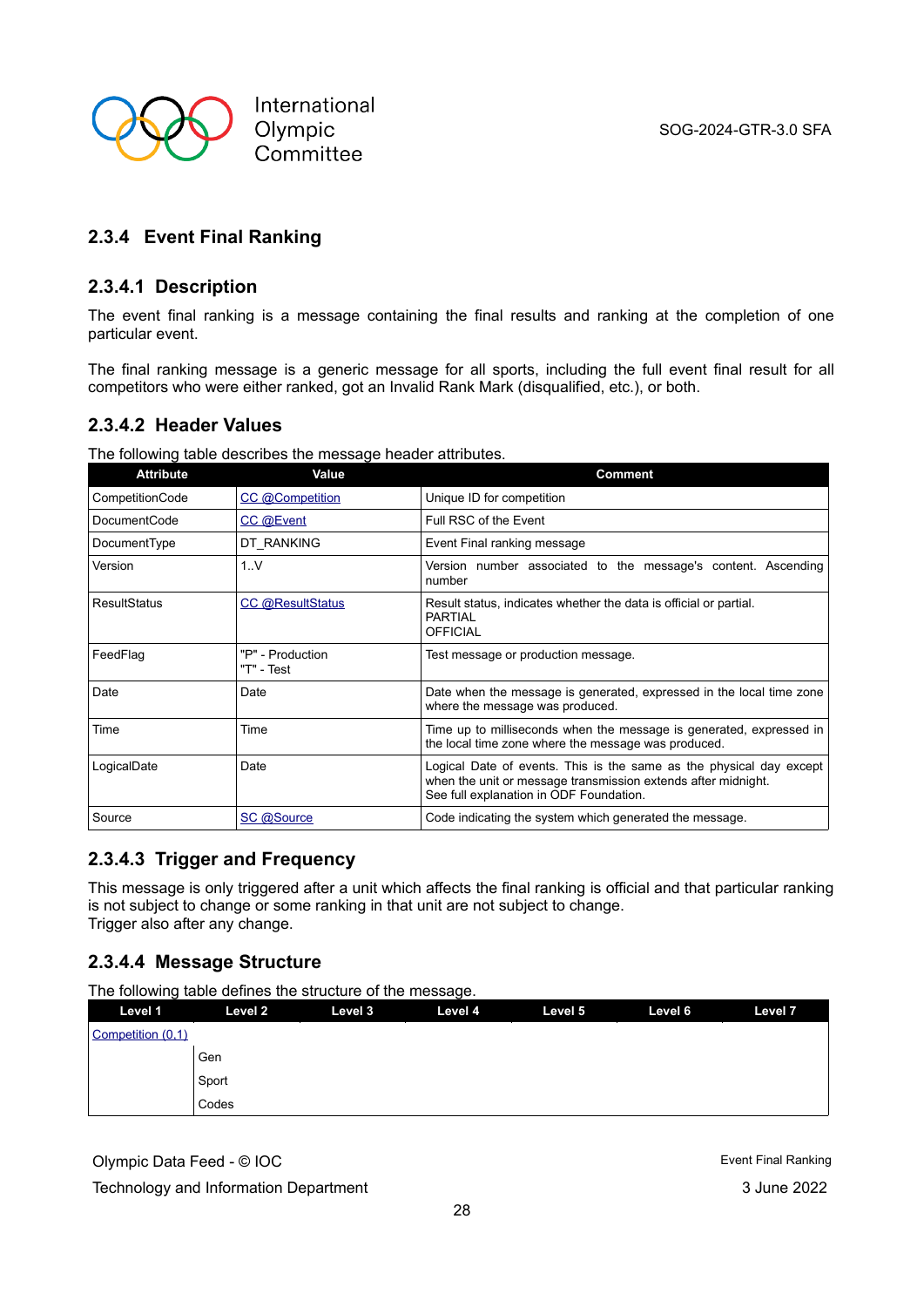



## <span id="page-28-0"></span>**2.3.4.5 Message Values**

<span id="page-28-1"></span>

| <b>Element: Competition (0.1)</b> |     |       |                                                                     |  |  |
|-----------------------------------|-----|-------|---------------------------------------------------------------------|--|--|
| <b>Attribute</b>                  | M/O | Value | <b>Description</b>                                                  |  |  |
| Gen                               |     | S(20) | Version of the General Data Dictionary applicable to the<br>message |  |  |
| Sport                             |     | S(20) | Version of the Sport Data Dictionary applicable to the message      |  |  |

Olympic Data Feed - © IOC **Example 2018** Event Final Ranking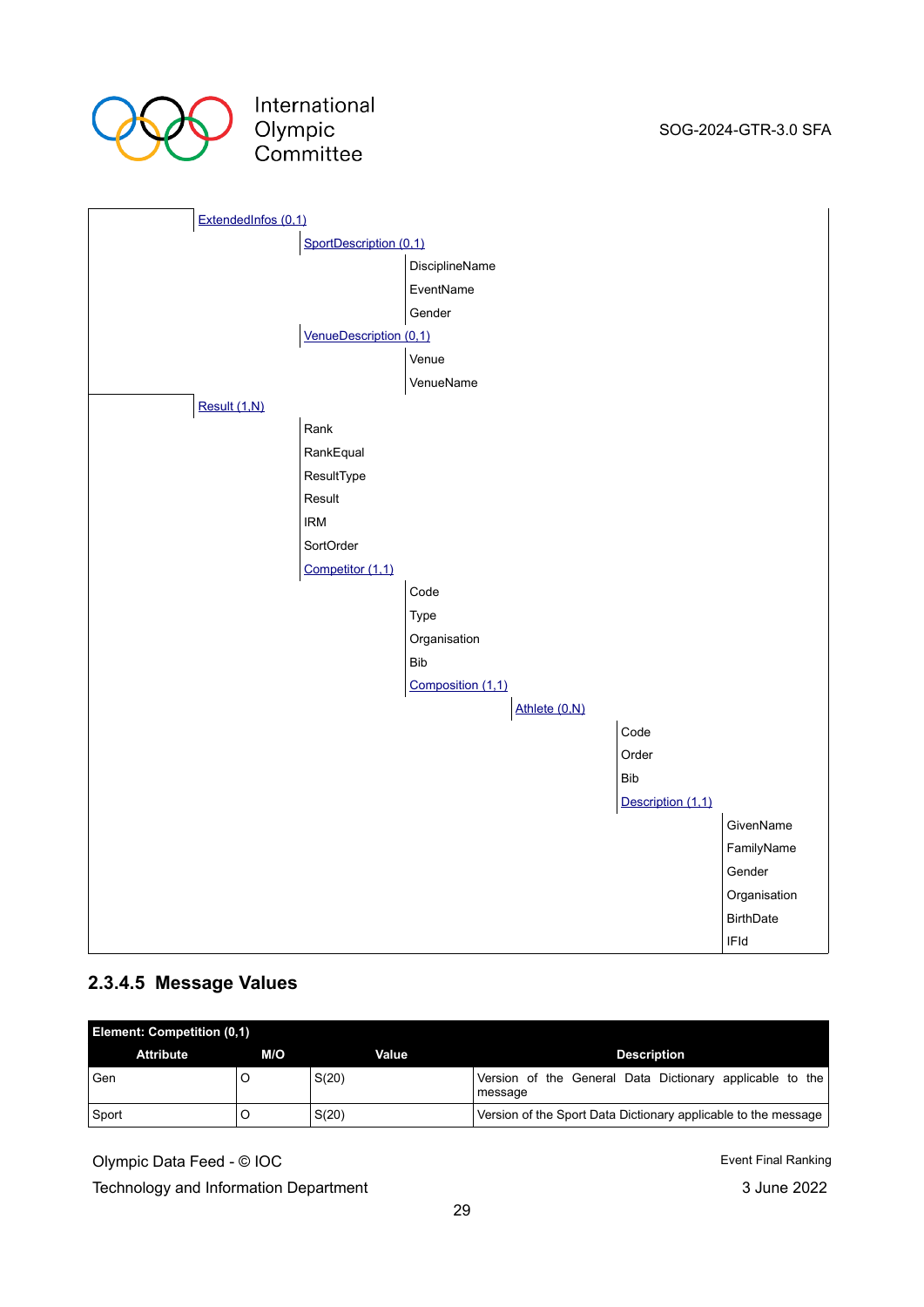

#### SOG-2024-GTR-3.0 SFA

<span id="page-29-4"></span>

| Codes                                                       | O                                | S(20)           | Version of the Codes applicable to the message                                                  |  |  |  |  |  |
|-------------------------------------------------------------|----------------------------------|-----------------|-------------------------------------------------------------------------------------------------|--|--|--|--|--|
|                                                             |                                  |                 |                                                                                                 |  |  |  |  |  |
| Element: Competition /ExtendedInfos /SportDescription (0,1) |                                  |                 |                                                                                                 |  |  |  |  |  |
|                                                             | <b>Sport Description in text</b> |                 |                                                                                                 |  |  |  |  |  |
| <b>Attribute</b>                                            | M/O                              | Value           | <b>Description</b>                                                                              |  |  |  |  |  |
| <b>DisciplineName</b>                                       | м                                | S(40)           | Discipline ENG Description (not code) from Common Codes                                         |  |  |  |  |  |
| EventName                                                   | м                                | S(40)           | Event ENG Description (not code) from Common Codes. Must<br>be included if it is a single event |  |  |  |  |  |
| Gender                                                      | м                                | SC @SportGender | Gender code for the event unit. Must be included if it is a single<br>gender                    |  |  |  |  |  |

<span id="page-29-3"></span>

| <b>Element: Competition /ExtendedInfos /VenueDescription (0,1)</b> |     |               |                                                    |  |  |  |
|--------------------------------------------------------------------|-----|---------------|----------------------------------------------------|--|--|--|
| Venue Names in text                                                |     |               |                                                    |  |  |  |
| <b>Attribute</b>                                                   | M/O | Value         | <b>Description</b>                                 |  |  |  |
| M<br>Venue                                                         |     | CC @VenueCode | Venue code                                         |  |  |  |
| S(25)<br>VenueName<br>M                                            |     |               | Venue ENG Description (not code) from Common Codes |  |  |  |

<span id="page-29-2"></span>

| Element: Competition /Result (1,N) |     |                           |                                                                                                                                                                                                                                                   |  |  |
|------------------------------------|-----|---------------------------|---------------------------------------------------------------------------------------------------------------------------------------------------------------------------------------------------------------------------------------------------|--|--|
|                                    |     |                           | For any event final ranking message, there should be at least one competitor being awarded a result for the event.                                                                                                                                |  |  |
| <b>Attribute</b>                   | M/O | Value                     | <b>Description</b>                                                                                                                                                                                                                                |  |  |
| Rank                               | O   | Text                      | Final rank of the competitor in the corresponding event.                                                                                                                                                                                          |  |  |
| RankEqual                          | O   | S(1)                      | Identifies if a rank has been equalled. Send Y if applicable else<br>do not send                                                                                                                                                                  |  |  |
| ResultType                         | М   | <b>SC @ResultType</b>     | Type of the @Result attribute or in the case of IRM.                                                                                                                                                                                              |  |  |
| Result                             | O   | <b>Numeric</b><br>##0.000 | Score.                                                                                                                                                                                                                                            |  |  |
| <b>IRM</b>                         | O   | SC @IRM                   | The invalid rank mark, send if applicable.                                                                                                                                                                                                        |  |  |
| SortOrder                          | M   | <b>Numeric</b>            | This attribute is a sequential number with the order of the<br>results for the particular event, if they were to be presented. It<br>is mostly based on the rank, but it should be used to sort out<br>rank ties as well as results without rank. |  |  |

<span id="page-29-1"></span>

| <b>Element: Competition / Result / Competitor (1,1)</b> |                                               |                                                         |                                                                                                                                                                                   |  |  |  |  |  |
|---------------------------------------------------------|-----------------------------------------------|---------------------------------------------------------|-----------------------------------------------------------------------------------------------------------------------------------------------------------------------------------|--|--|--|--|--|
|                                                         | Competitor related to one final event result. |                                                         |                                                                                                                                                                                   |  |  |  |  |  |
| <b>Attribute</b>                                        | M/O                                           | Value                                                   | <b>Description</b>                                                                                                                                                                |  |  |  |  |  |
| Code                                                    | м                                             | S(20)<br>with<br>no<br>zeroes<br>or<br>@CompetitorPlace | leading Competitor's ID or another indicator (SC @CompetitorPlace) in<br>SC the case where there is no competitor in the rank due to IRM.<br>NOAWARD if the place is not awarded. |  |  |  |  |  |
| Type                                                    | м                                             | S(1)                                                    | A for athlete                                                                                                                                                                     |  |  |  |  |  |
| Organisation                                            | Ο                                             | CC @Organisation                                        | Competitor's organisation if known                                                                                                                                                |  |  |  |  |  |
| <b>Bib</b>                                              | O                                             | S(4)                                                    | Bib number                                                                                                                                                                        |  |  |  |  |  |

<span id="page-29-0"></span>**Element: Competition /Result /Competitor /Composition /Athlete (0,N)**

Olympic Data Feed - © IOC **Example 2018** Event Final Ranking Technology and Information Department 3 June 2022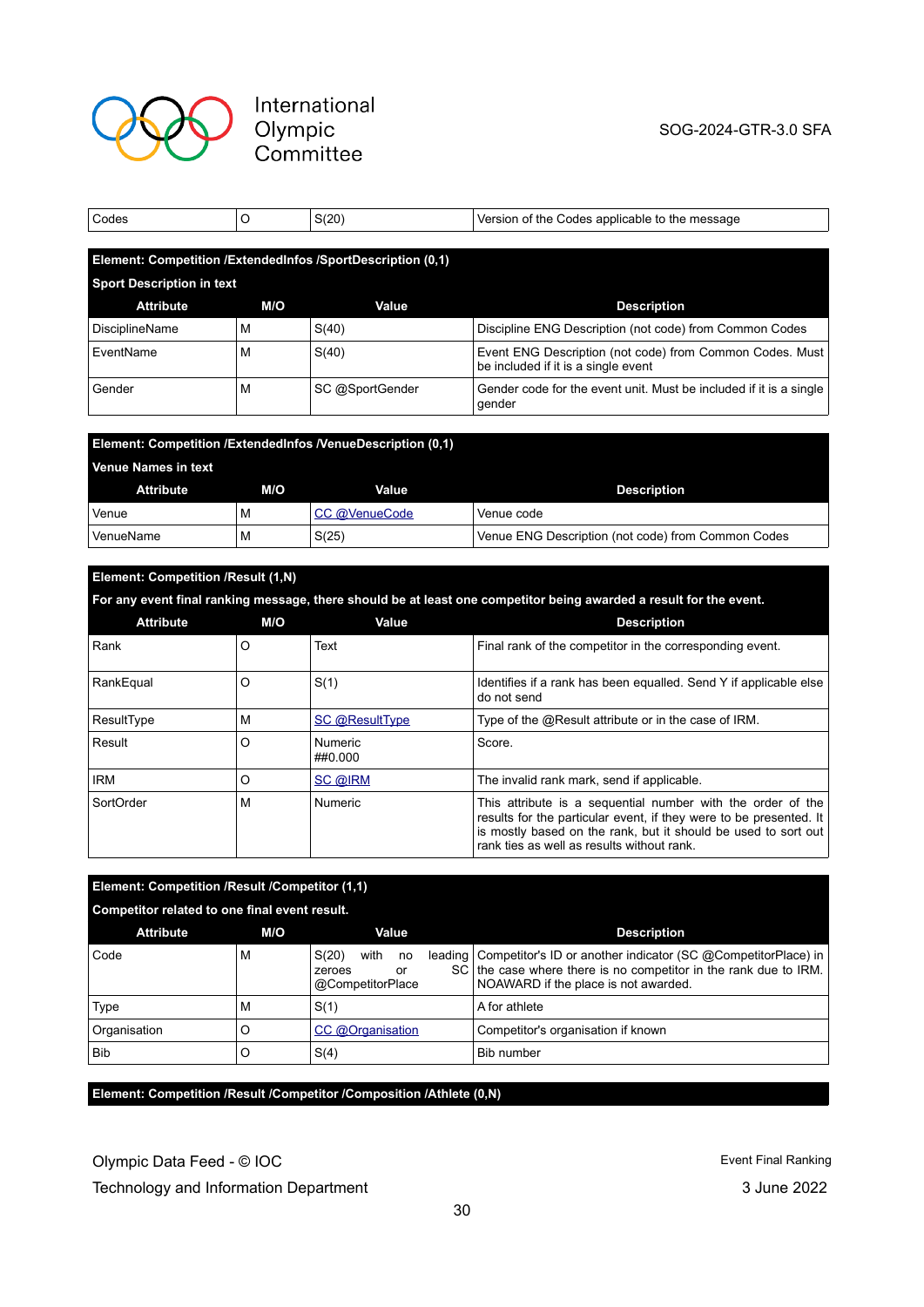

| <b>Attribute</b> | M/O | <b>Value</b>                  | <b>Description</b>         |
|------------------|-----|-------------------------------|----------------------------|
| Code             | M   | S(20)<br>with<br>no<br>zeroes | leading   Athlete's ID     |
| Order            | M   | Numeric<br>#0                 | 1 if Competitor @Type="A". |
| <b>Bib</b>       | O   | S(4)                          | Bib number                 |

<span id="page-30-1"></span>

| Element: Competition /Result /Competitor /Composition /Athlete /Description (1,1) |     |                  |                                                                            |  |  |  |
|-----------------------------------------------------------------------------------|-----|------------------|----------------------------------------------------------------------------|--|--|--|
| <b>Attribute</b>                                                                  | M/O | Value            | <b>Description</b>                                                         |  |  |  |
| GivenName                                                                         | O   | S(25)            | Given name in WNPA format (mixed case)                                     |  |  |  |
| FamilyName                                                                        | М   | S(25)            | Family name in WNPA format (mixed case)                                    |  |  |  |
| Gender                                                                            | M   | CC @PersonGender | Gender of the athlete                                                      |  |  |  |
| Organisation                                                                      | М   | CC @Organisation | Athletes' organisation                                                     |  |  |  |
| <b>BirthDate</b>                                                                  | O   | Date             | Birth date (example: YYYY-MM-DD). Must include if the data is<br>available |  |  |  |
| <b>IFId</b>                                                                       | O   | S(16)            | International Federation ID                                                |  |  |  |

#### **Sample (General)**

```
<Result Rank="1" ResultType="POINTS" Result="62.900" SortOrder="1">
  <Competitor Code="1132742" Type="A" Organisation="USA" >
   <Composition>
     <Athlete Code="1132742" Order="1">
      <Description FamilyName="Smith" GivenName="Joan" Gender="W" Organisation="USA" IFId="1345018"
BirthDate="1994-11-15" />
     </Athlete>
   </Composition>
 </Competitor>
</Result>
```
## <span id="page-30-0"></span>**2.3.4.6 Message Sort**

Sort by Result @SortOrder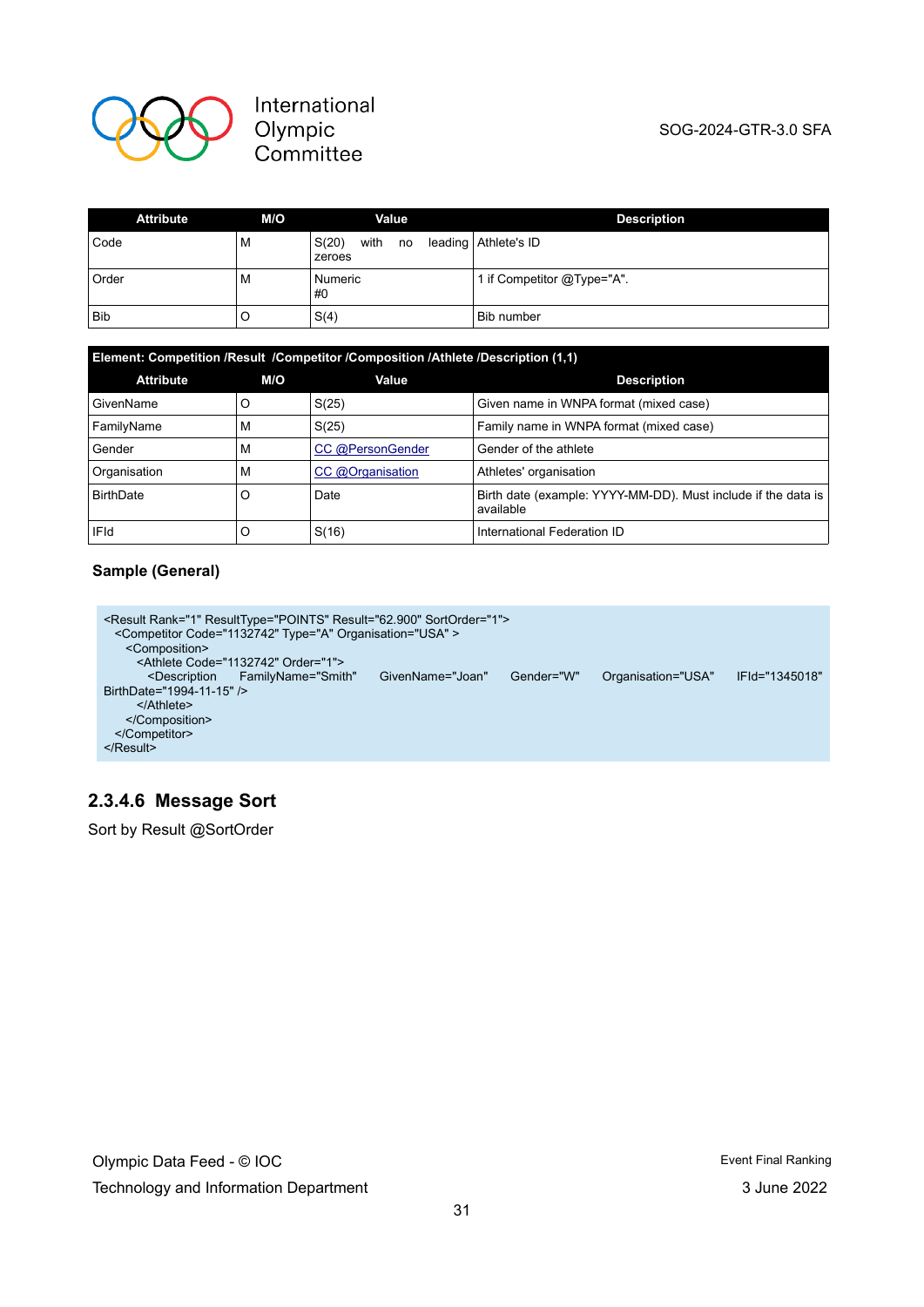

## <span id="page-31-4"></span>**2.3.5 Configuration**

#### <span id="page-31-3"></span>**2.3.5.1 Description**

The Configuration is a message containing general configuration.

Send before the competition for each phase in separate messages.

## <span id="page-31-2"></span>**2.3.5.2 Header Values**

The following table describes the message header attributes.

| <b>Attribute</b> | Value                          | <b>Comment</b>                                                                                                                                                                  |  |  |
|------------------|--------------------------------|---------------------------------------------------------------------------------------------------------------------------------------------------------------------------------|--|--|
| CompetitionCode  | CC @Competition                | Unique ID for competition                                                                                                                                                       |  |  |
| DocumentCode     | CC @Phase                      | Sent this message with the full RSC of each phase                                                                                                                               |  |  |
| DocumentType     | DT CONFIG                      | Configuration message                                                                                                                                                           |  |  |
| Version          | 1.1V                           | Version number associated to the message's content. Ascending<br>number                                                                                                         |  |  |
| FeedFlag         | "P" - Production<br>"T" - Test | Test message or production message.                                                                                                                                             |  |  |
| Date             | Date                           | Date when the message is generated, expressed in the local time zone<br>where the message was produced.                                                                         |  |  |
| Time             | Time                           | Time up to milliseconds when the message is generated, expressed in<br>the local time zone where the message was produced.                                                      |  |  |
| LogicalDate      | Date                           | Logical Date of events. This is the same as the physical day except<br>when the unit or message transmission extends after midnight.<br>See full explanation in ODF Foundation. |  |  |
| Source           | <b>SC @Source</b>              | Code indicating the system which generated the message.                                                                                                                         |  |  |

#### <span id="page-31-1"></span>**2.3.5.3 Trigger and Frequency**

The message is sent prior to any ODF Sports message.

Trigger also after any change, but considering that, if possible, the configuration for one phase must be provided before the start list. If the message is sent then send again the DT\_RESULT immediately afterward.

#### <span id="page-31-0"></span>**2.3.5.4 Message Structure**

The following table defines the structure of the message.

| Level 1           | Level 2         | Level 3      | Level 4 | Level 5 |
|-------------------|-----------------|--------------|---------|---------|
| Competition (0,1) |                 |              |         |         |
|                   | Gen             |              |         |         |
|                   | Sport           |              |         |         |
|                   | Codes           |              |         |         |
|                   | Configs $(1,1)$ |              |         |         |
|                   |                 | Config (1,N) |         |         |
|                   |                 |              | Unit    |         |

Olympic Data Feed - © IOC Configuration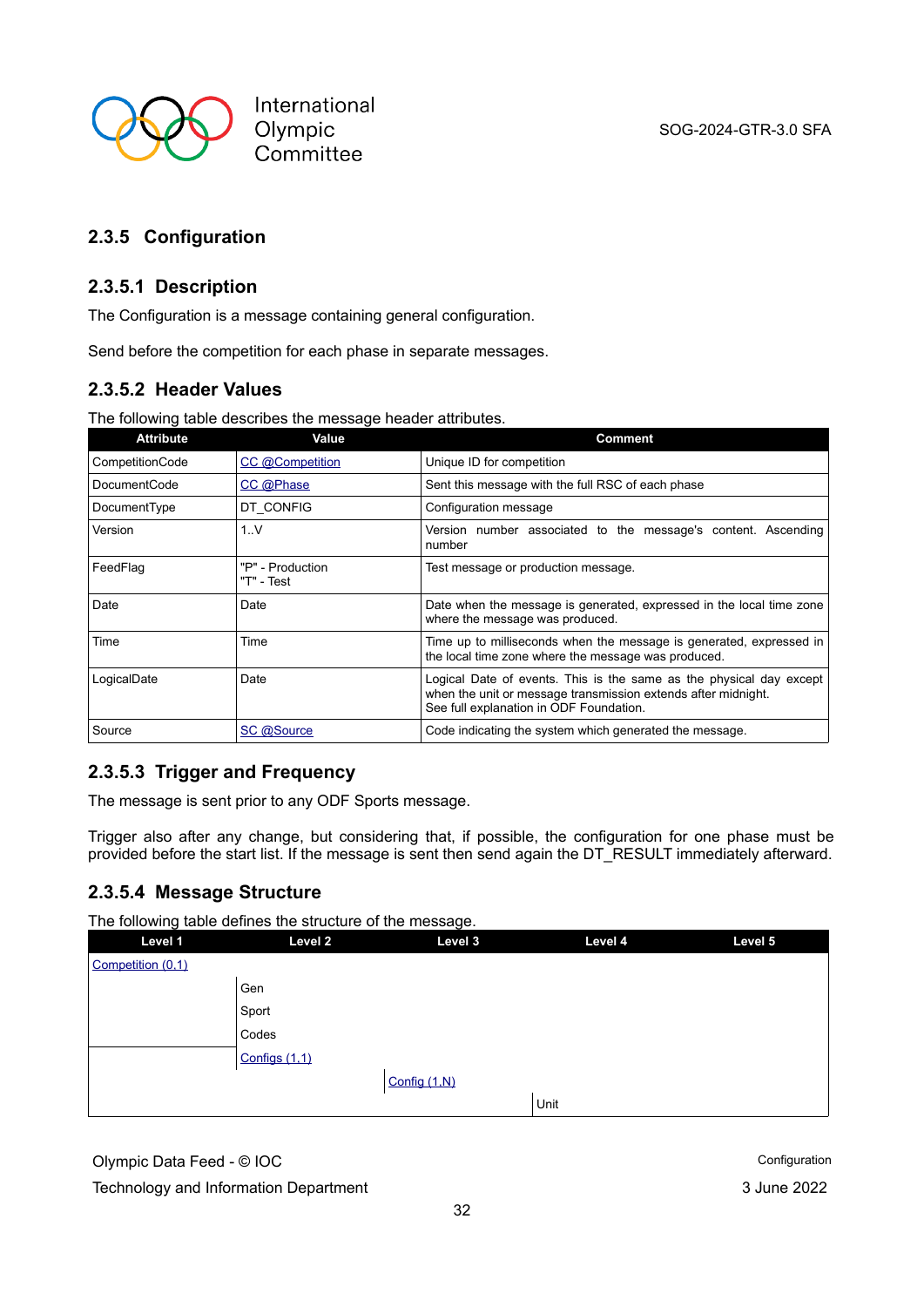

#### [ExtendedConfig \(1,N\)](#page-32-3)

Type Code Pos Value

## <span id="page-32-0"></span>**2.3.5.5 Message Values**

<span id="page-32-2"></span>

| <b>Element: Competition (0,1)</b> |     |       |                                                                     |
|-----------------------------------|-----|-------|---------------------------------------------------------------------|
| <b>Attribute</b>                  | M/O | Value | <b>Description</b>                                                  |
| Gen                               |     | S(20) | Version of the General Data Dictionary applicable to the<br>message |
| Sport                             |     | S(20) | Version of the Sport Data Dictionary applicable to the message      |
| Codes                             |     | S(20) | Version of the Codes applicable to the message                      |

<span id="page-32-1"></span>

| <b>Element: Competition /Configs /Config (1,N)</b> |     |          |                                                     |
|----------------------------------------------------|-----|----------|-----------------------------------------------------|
| <b>Attribute</b>                                   | M/O | Value    | <b>Description</b>                                  |
| Unit                                               | М   | CC @Unit | Full RSC, Always send at Phase level in Trampoline. |

<span id="page-32-3"></span>

| Element: Competition /Configs /Config /ExtendedConfig (1,N) |                      |                      |               |                                                                                                                                |
|-------------------------------------------------------------|----------------------|----------------------|---------------|--------------------------------------------------------------------------------------------------------------------------------|
|                                                             | <b>Type</b>          | Code                 | Pos           | <b>Description</b>                                                                                                             |
| EC                                                          |                      | <b>SUBDIV NUM</b>    | N/A           | <b>Element Expected:</b><br>Always                                                                                             |
|                                                             | <b>Attribute</b>     | M/O                  | Value         | <b>Description</b>                                                                                                             |
|                                                             | Value                | M                    | Numeric<br>#0 | Full RSC. Always send at Phase level in<br>Trampoline.                                                                         |
|                                                             | <b>QUALIFICATION</b> | <b>FROM RANK</b>     | N/A           | <b>Element Expected:</b><br>Only for events where qualifying is applicable                                                     |
|                                                             | <b>Attribute</b>     | M/O                  | <b>Value</b>  | <b>Description</b>                                                                                                             |
|                                                             | Value                | M                    | Numeric<br>#0 | Indicates qualification for the next round,<br>based on rank.<br>Send the qualifying rank to indicate first rank<br>to qualify |
| <b>QUALIFICATION</b>                                        |                      | <b>TO RANK</b>       | N/A           | <b>Element Expected:</b><br>Only for events where qualifying is applicable                                                     |
|                                                             | <b>Attribute</b>     | M/O                  | Value         | <b>Description</b>                                                                                                             |
|                                                             | Value                | M                    | Numeric<br>#0 | Indicates qualification for the next round,<br>based on rank.<br>Send the qualifying rank to indicate last rank<br>to qualify  |
|                                                             | <b>QUALIFICATION</b> | <b>QUAL RESERVES</b> | N/A           | <b>Element Expected:</b><br>Only in phases where qualification applies                                                         |
|                                                             | <b>Attribute</b>     | M/O                  | Value         | <b>Description</b>                                                                                                             |
|                                                             | Value                | M                    | Numeric<br>#0 | Number of qualification reserves                                                                                               |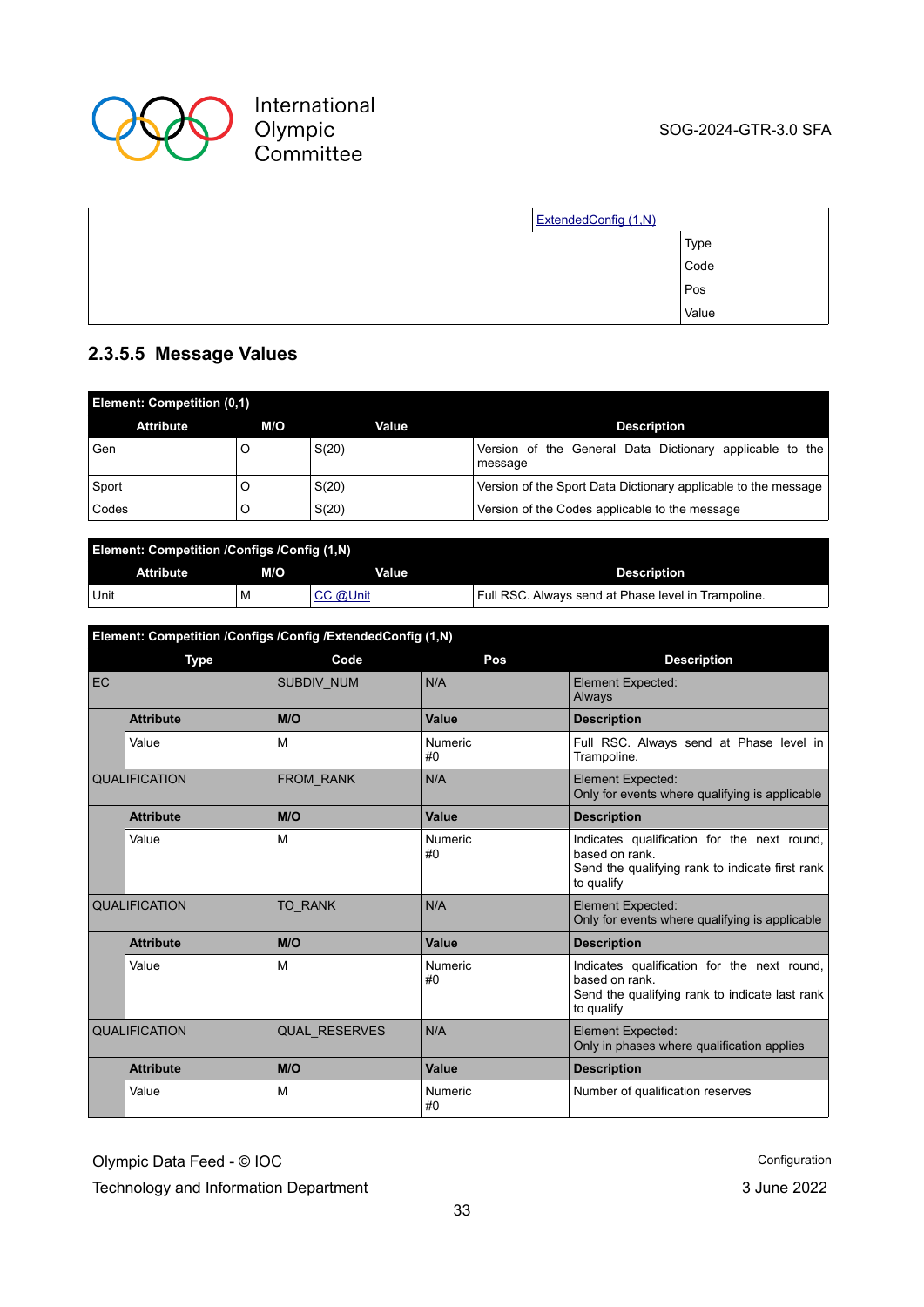

| <b>QUALIFICATION</b> |                  | QUAL RULE | N/A                 | Element Expected:<br>Only in phases where qualification applies |
|----------------------|------------------|-----------|---------------------|-----------------------------------------------------------------|
|                      | <b>Attribute</b> | M/O       | <b>Value</b>        | <b>Description</b>                                              |
|                      | Value            | M         | <b>SC @QualRule</b> | <b>Qualification rule code</b>                                  |

## **Sample (General)**

| <configs></configs>                                                                   |  |
|---------------------------------------------------------------------------------------|--|
| <config unit="GTRM1TRA---------------QUAL--------"></config>                          |  |
| <extendedconfig code="SUBDIV NUM" type="EC" value="1"></extendedconfig>               |  |
| <extendedconfig code="FROM RANK" type="QUALIFICATION" value="1"></extendedconfig>     |  |
| <extendedconfig code="TO RANK" type="QUALIFICATION" value="8"></extendedconfig>       |  |
| <extendedconfig code="QUAL RESERVES" type="QUALIFICATION" value="2"></extendedconfig> |  |
| <extendedconfig code="QUAL RULE" type="QUALIFICATION" value="ABC"></extendedconfig>   |  |
| $<$ /Config>                                                                          |  |
|                                                                                       |  |

## <span id="page-33-0"></span>**2.3.5.6 Message Sort**

There is no general message sorting rule.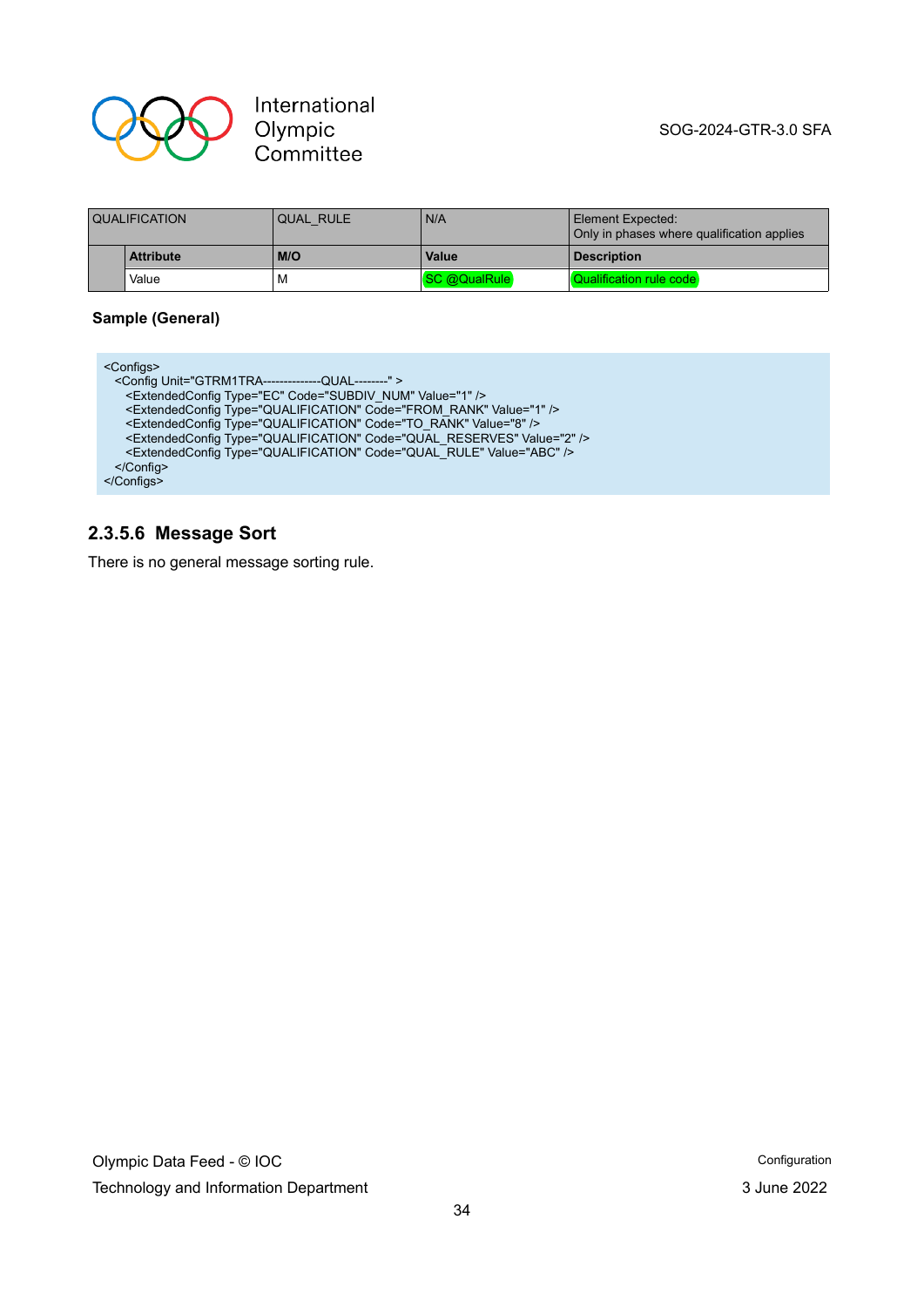

SOG-2024-GTR-3.0 SFA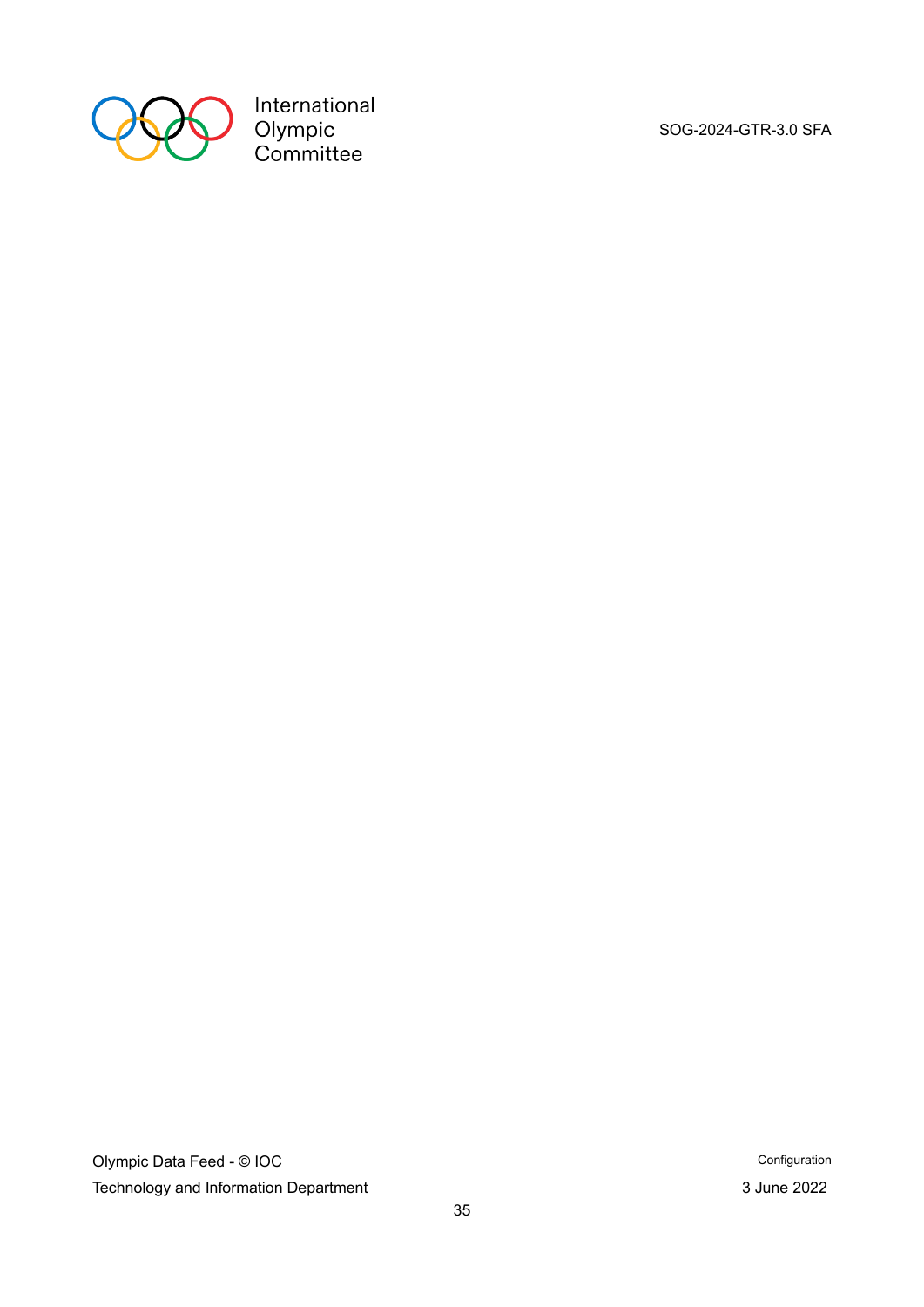

# <span id="page-35-0"></span>**3 Message Timeline**

Legend:

**D** Discipline; **E** Event; **P** Phase; **S** Session; **U** Unit **x** Sent on that level; **o** Includes info from that level